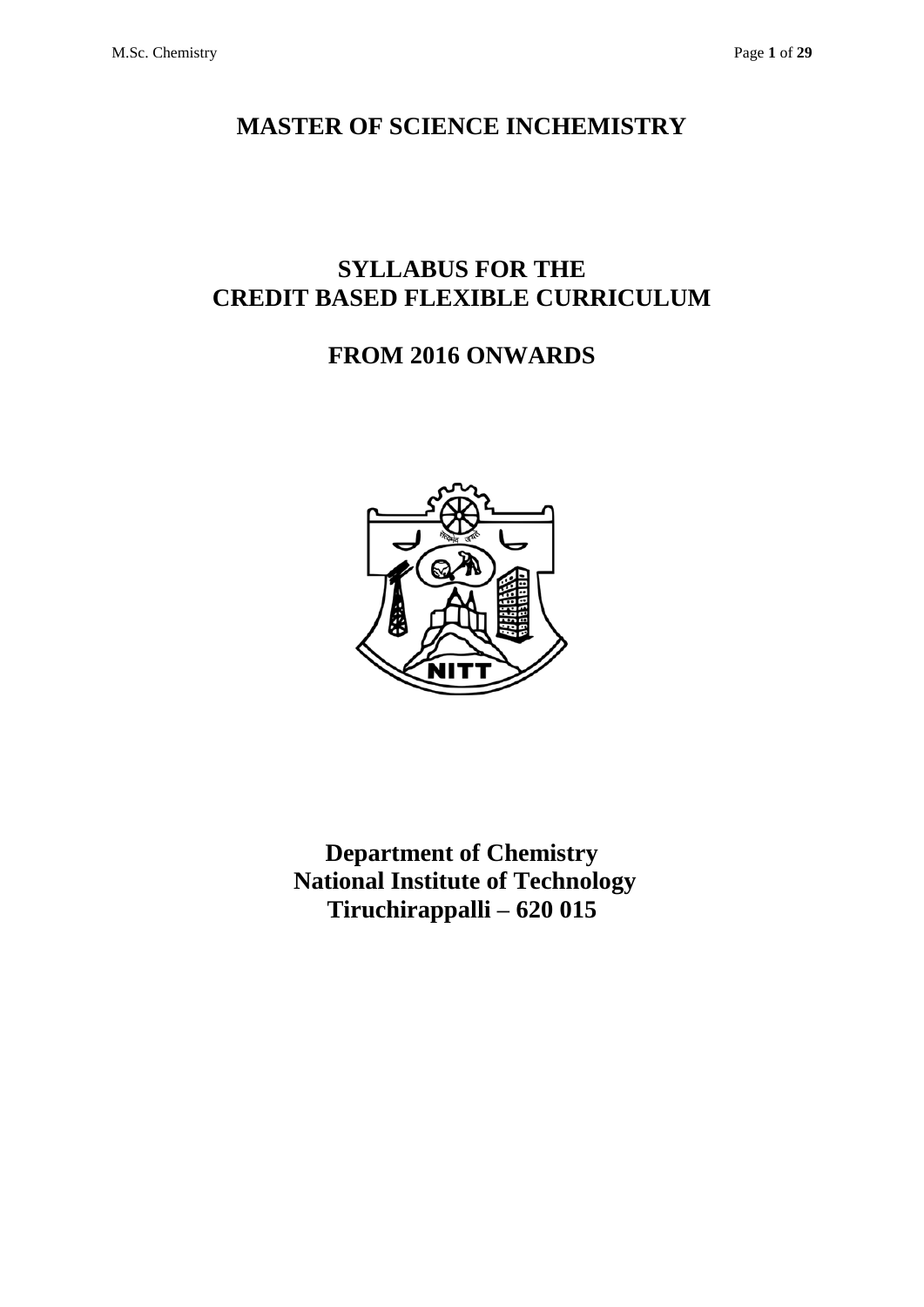# **M.Sc. Chemistry**

| Code                | <b>Course of Study</b>                                           | L                        | T                        | $\mathbf{P}$   | $\mathbf C$             |  |  |  |
|---------------------|------------------------------------------------------------------|--------------------------|--------------------------|----------------|-------------------------|--|--|--|
| <b>SEMESTER 1</b>   |                                                                  |                          |                          |                |                         |  |  |  |
| CH 601              | Organic Chemistry-Reaction Mechanisms and Their Types            | 3                        | $\overline{\phantom{a}}$ | $\overline{a}$ | 3                       |  |  |  |
| CH 603              | Coordination Chemistry: Bonding, Reactions and Spectra           | 3                        | $\overline{a}$           |                | 3                       |  |  |  |
| CH 605              | Quantum Chemistry and Group Theory                               | 3                        | $\overline{a}$           |                | 3                       |  |  |  |
| CH 607              | <b>Instrumental Methods of Chemical Analysis</b>                 | 3                        | $\overline{a}$           |                | 3                       |  |  |  |
| CH 609              | Organic Preparations and Separations Lab                         |                          | $\overline{\phantom{0}}$ | 6              | $\overline{2}$          |  |  |  |
| CH 611              | Inorganic Preparations and Qualitative Analysis Lab              | $\overline{\phantom{a}}$ | $\blacksquare$           | 6              | $\overline{2}$          |  |  |  |
|                     | <b>ELECTIVE I</b>                                                | 3                        | $\blacksquare$           | $\blacksquare$ | $\overline{\mathbf{3}}$ |  |  |  |
|                     |                                                                  |                          | $\blacksquare$           |                | 19                      |  |  |  |
| <b>SEMESTER II</b>  |                                                                  |                          |                          |                |                         |  |  |  |
| CH 602              | Stereochemistry, Photochemistry and Rearrangement Reactions      | 3                        | $\overline{\phantom{a}}$ |                | 3                       |  |  |  |
| CH 604              | Organometallic and Bioinorganic Chemistry                        | $\overline{3}$           | $\overline{a}$           | $\overline{a}$ | 3                       |  |  |  |
| CH 606              | Thermodynamics, Electrochemistry and Kinetics                    | 3                        | $\overline{a}$           |                | $\overline{3}$          |  |  |  |
| CH 608              | Molecular Spectroscopy                                           | 3                        | $\overline{a}$           |                | $\overline{3}$          |  |  |  |
| CH 610              | Physical Chemistry Lab                                           |                          | $\overline{a}$           | 6              | $\overline{2}$          |  |  |  |
| CH 612              | <b>Analytical Chemistry Lab</b>                                  |                          |                          | 6              | $\overline{2}$          |  |  |  |
|                     | <b>ELECTIVE II</b>                                               | 3                        | $\blacksquare$           | $\blacksquare$ | $\overline{3}$          |  |  |  |
|                     |                                                                  |                          | $\blacksquare$           |                | 19                      |  |  |  |
| <b>SEMESTER III</b> |                                                                  |                          |                          |                |                         |  |  |  |
| CH 613              | <b>Synthetic Organic Chemistry</b>                               | 3                        | $\overline{a}$           | $\overline{a}$ | 3                       |  |  |  |
| CH 615              | Solid State, Nuclear and Main Group Chemistry                    | 3                        | $\blacksquare$           |                | 3                       |  |  |  |
| CH 617              | Statistical Thermodynamics, Photochemistry and Surface Chemistry | 3                        | $\overline{a}$           | $\overline{a}$ | 3                       |  |  |  |
| CH 619              | Fundamentals and applications of spectroscopy                    | 3                        | $\overline{a}$           |                | 3                       |  |  |  |
| CH 621              | Organic and Inorganic Quantitative Analysis Lab                  | $\overline{\phantom{0}}$ | $\overline{\phantom{a}}$ | 6              | $\overline{2}$          |  |  |  |
| CH 623              | <b>Instrumental Methods and Spectroscopy Lab</b>                 |                          |                          | 6              | $\overline{2}$          |  |  |  |
|                     | <b>ELECTIVE III</b>                                              | 3                        | $\blacksquare$           |                | $\overline{\mathbf{3}}$ |  |  |  |
|                     |                                                                  |                          | $\overline{\phantom{0}}$ | $\overline{a}$ | 19                      |  |  |  |
| <b>SEMESTER IV</b>  |                                                                  |                          |                          |                |                         |  |  |  |
| CH 614              | M.Sc. Project                                                    | $\overline{\phantom{0}}$ | $\overline{\phantom{a}}$ | 30             | 10                      |  |  |  |
|                     | <b>Total Credits</b>                                             |                          |                          |                | 67                      |  |  |  |

### **ODD SEMESTER ELECTIVES**

| Code   | <b>Course of Study</b>              | L              | ${\bf P}$                |                   |
|--------|-------------------------------------|----------------|--------------------------|-------------------|
| CH 625 | Catalysis                           |                | $\overline{\phantom{0}}$ | 3                 |
| CH 627 | <b>Environmental Chemistry</b>      | $\mathcal{R}$  |                          | $\mathbf{\Omega}$ |
| CH 629 | Inorganic Rings, Cages and Clusters |                |                          | $\mathbf 3$       |
| CH 631 | <b>Medicinal Chemistry</b>          |                |                          | 2                 |
| CH 633 | Nano Science and Technology         | 3 <sub>1</sub> |                          | $\mathbf{\Omega}$ |
| CH 635 | <b>Nuclear Chemistry</b>            | $\mathcal{R}$  |                          |                   |

### **EVEN SEMESTER ELECTIVES**

| Code   | <b>Course of Study</b>                    | m | D |  |
|--------|-------------------------------------------|---|---|--|
| CH 616 | <b>Computational Methods in Chemistry</b> |   |   |  |
| CH 618 | <b>Natural Products Chemistry</b>         |   |   |  |
| CH 620 | <b>Polymer Chemistry</b>                  |   |   |  |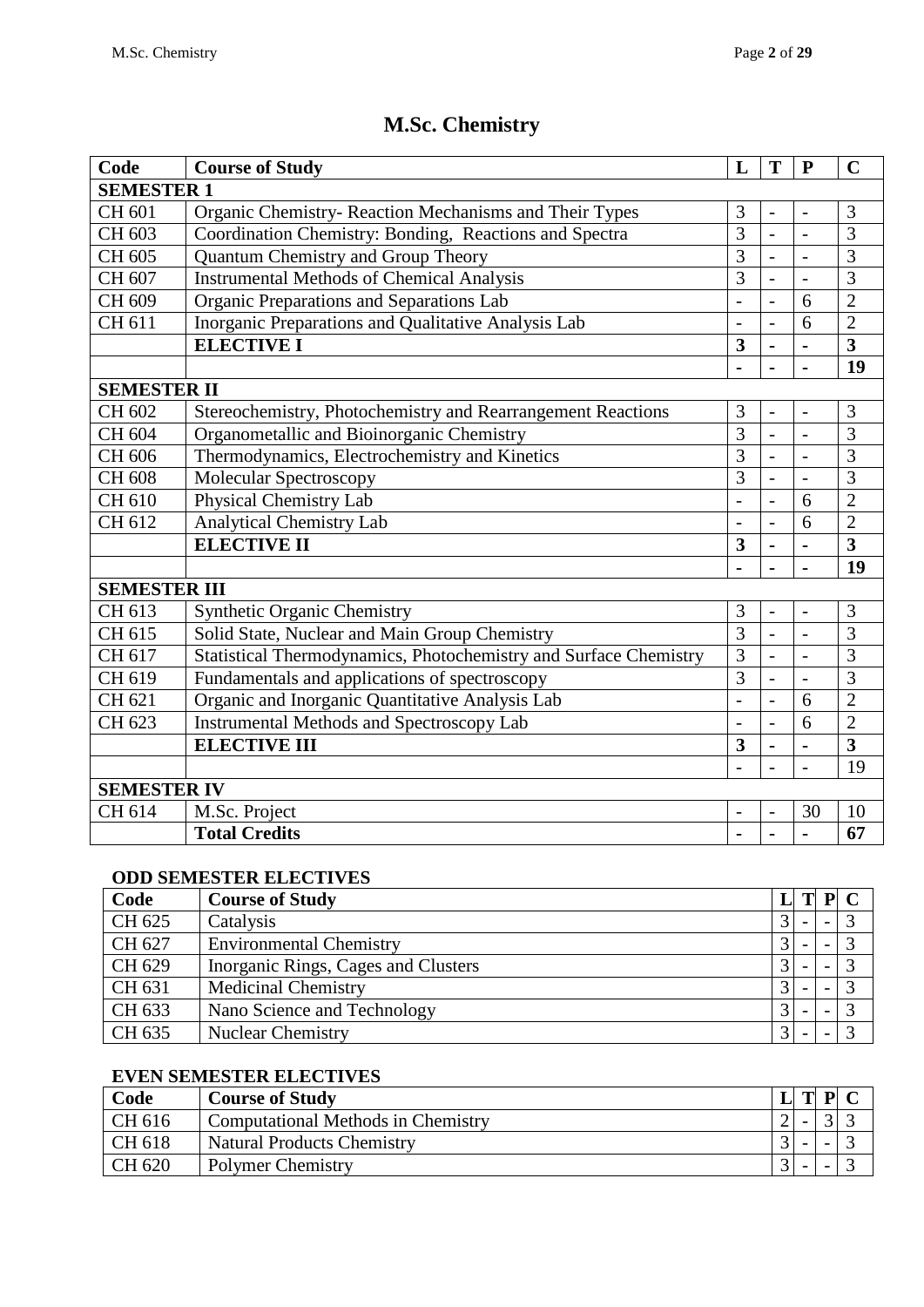### **CH 601- Organic Chemistry- Reaction Mechanisms and their types**

**Reaction mechanism**: Definition of reaction mechanism, transition state theory, kinetics, qualitative picture. Substituent effects, linear free energy relationships, Hammett equation and related modifications. Basic mechanistic concepts like kinetic vs thermodynamic control, Hammond postulate, Curtin-Hammett principle, isotope effects, general and specific acidbase catalysis, and nucleophilic catalysis.

**Aliphatic Nucleophilic Substitution**– reactivity, structural and solvent effects, substitution in  $S_N1$ ,  $S_N2$ ,  $S_Ni$ . Neighboring group participation -Norbornyl and bridgehead systems, substitution at allylic and vinylic carbons, substitution by ambident nucleophiles. Reactive intermediates-Carbenes, nitrenes, radicals, ylides-Formation, stability and their applications.

**Addition to carbon-carbon multiple bonds**: Electrophilic, nucleophilic and free radical addition. Stereochemistry and orientation of the addition. Hydrogenation, Halogenation, hydroxylation, hydroboration. Addition to carbonyl compounds- 1,2 and 1,4-addition, benzoin, Knoevenegal, stobbe and Darzen glycidic ester reactions. Stereochemistry of Aldol and Michael addition reactions- Felkin- Ahn Model

**Elimination Reactions**: E1, E2, E1CB- mechanism, stereochemistry, orientation of double bonds Hofmann, Zaitsev, Bredts rule-pyrolytic elimination, Chugaev reaction. Oxidation and reduction: Reduction using hydride reagents, LiAlH<sub>4</sub>, NABH<sub>4</sub> and other organoboranes: chemo - and stereoselectivity, Catalytic hydrogenation (homogenous and heterogeneous catalysts) Swern and Dess-Martin oxidations, Corey-Kim oxidation, PCC, KMnO<sup>4</sup> oxidations.

**Theories of Aromaticity**: Aromaticity and Antiaromaticity, Huckel's rule, annulences and heteroannulenes, fullerenes (C60). Other conjugated systems, Chichibabin reaction. Aromatic electrophilic substitution: Orientation, reactivity, and mechanisms. Substitution in thiophene and pyridine. Aromatic nucleophilic substitution,  $S_N$  Ar, benzyne,  $S_N$ 1. Aromatic Nucleophilic substitution of activated halides.

### **References:**

1. M. B. Smith, J. March, March's Advanced Organic Chemistry, John Wiley & Sons,  $6^{th}$ Edn, 2007.

2. R. R. Carey and R. J. Sundburg, Advanced Organic Chemistry, Part A and Part B,

Springer,  $5^{\text{th}}$ Edn, 2007.

3. Peter Sykes, AGuide Book to Mechanism in Organic chemistry, Orient-Longman, 6<sup>th</sup>Edn, 1996.

4. E. J. Eliel, Stereochemistry of Carbon Compounds, John Wiley, 1997.

5. P. Y. Bruice, Organic Chemistry, Pearson Education, 3<sup>rd</sup>edition, 2006.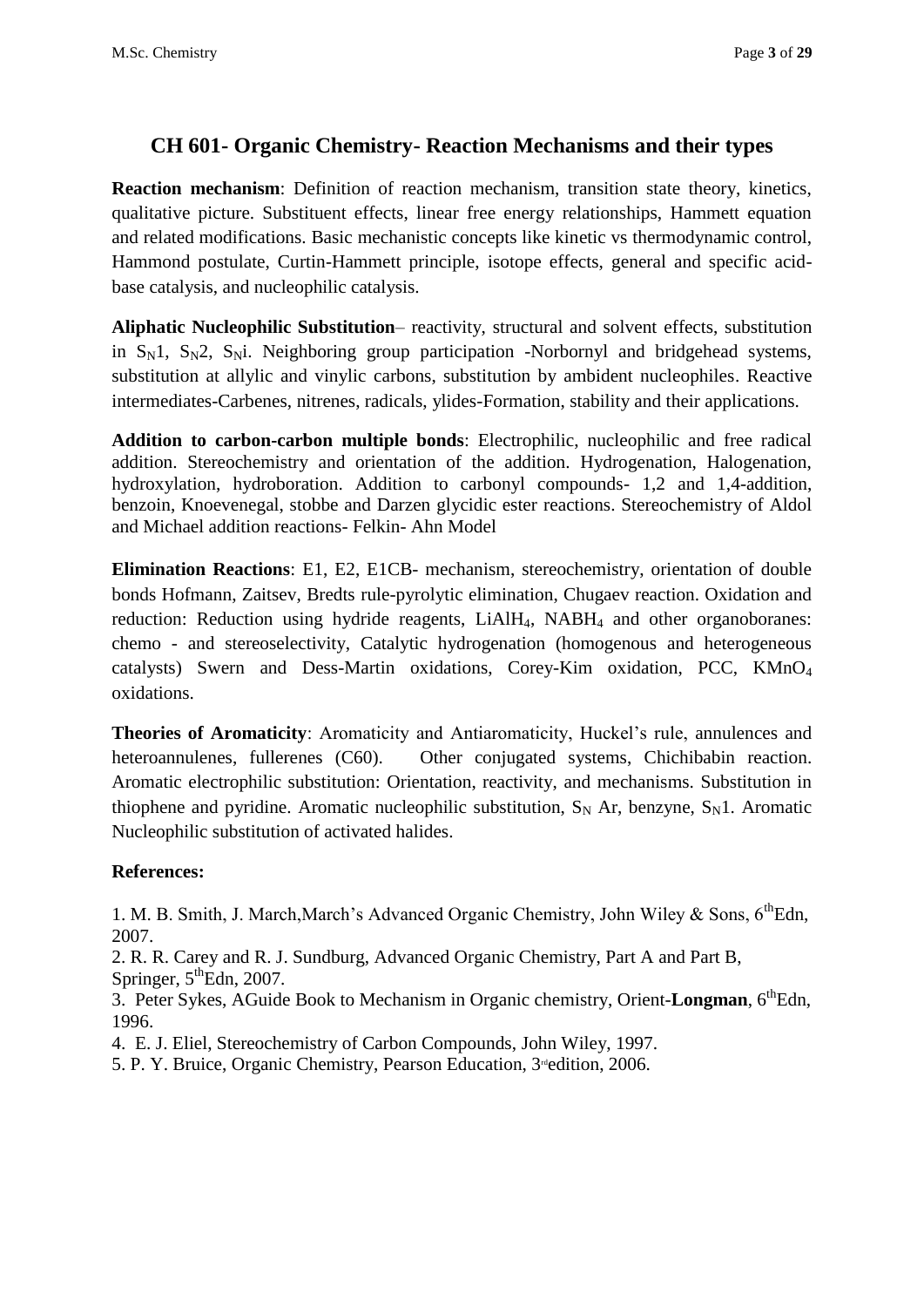## **CH 603 - Coordination Chemistry: Bonding, Reactions and Spectra**

**Theories of coordination compounds** - VB theory - CFT - splitting of d orbitals in ligand fields and different symmetries - CFSE - factors affecting the magnitude of 10 Dq - evidence for crystal field stabilization - spectrochemical series - site selection in spinels - tetragonal distortion from octahedral symmetry - Jahn-Teller distortion - Nephelauxetic effect – MOtheory - octahedral - tetrahedral and square planar complexes -  $\pi$ -bonding and molecular orbital theory - experimental evidence for  $\pi$ -bonding.

**Reactions:**Substitution reactions in square planar complexes - the rate law for nucleophilic substitution in a square planar complex - the trans effect - theories of trans effect mechanism of nucleophilic substitution in square planar complexes - kinetics of octahedral substitution - ligand field effects and reaction rates - mechanism of substitution in octahedral complexes - reaction rates influenced by acid and bases - racemization and isomerization mechanisms of redox reactions - outer sphere mechanisms - excited state outer sphere electron transfer reactions - inner sphere mechanisms - mixed valent complexes.

**Electronic spectra and magnetism:** Microstates, terms and energy levels for  $d^1 - d^9$  ions in cubic and square fields - selection rules - band intensities and band widths - Orgel and Tanabe-Sugano diagrams - evaluation of 10 Dq and β for octahedral complexes of cobalt and nickel - charge transfer spectra -magnetic properties of coordination compounds - change in magnetic properties of complexes in terms of spin orbit coupling - temperature independent paramagnetism - spin cross over phenomena.

**IR and Raman spectroscopy:**Structural elucidation of simple molecules like  $N_2O$ , ClF<sub>3</sub>, NO<sub>3</sub>, ClO<sub>4</sub> - effect of coordination on ligand vibrations - uses of group vibrations in the structural elucidation of metal complexes of urea, thiourea, cyanide, thiocyanate, nitrate, sulphate and DMSO - effect of isotopic substitution on the vibrational spectra of molecules applications of Raman spectroscopy.

**Structure:** Structure of coordination compounds with reference to the existence of various coordination numbers  $(2, 3, 4, 5 \& 6)$  - site preferences - isomerism - trigonal prism absolute configuration of complexes - stereo selectivity and conformation of chelate rings coordination number seven and eight. Spectral and magnetic properties of lanthanide and actinide complexes.

### **References:**

1. J. E. Huheey, E. A. Keiter and R. L. Keiter, Inorganic Chemistry, Principles of Structure and Reactivity, 4<sup>th</sup>Edition, Harper Collin College Publishers, 1993. 2. F.A. Cotton and G.Wilkinson, Advanced Inorganic Chemistry,  $4<sup>th</sup> \& 5<sup>th</sup>$ Edns, Wiley Interscience, New York, 1998.

3. R.S. Drago, Physical Methods in Inorganic Chemistry, 3rd Edition, Wiley Eastern, 1992. 4. J. Lewis, R.G. Wilkins, Modern Coordination Chemistry, Inter Science Publisher, 1960. 5. D. F. Shriver, P. W. Atkins and C. H. Langford, Inorganic Chemistry, Oxford University Press, Oxford, l994.

6. K. Nakamoto, Infrared and Raman Spectra of Inorganic and Coordination Compounds, Part A &Part B,  $2<sup>nd</sup>$ Edn, Wiley. 2009.

7. G. L. Miessler, D. A. Tarr, Inorganic Chemistry, 3rd Edn, Pearson Prentice Hall, 2005 8. J.E. House, Inorganic Chemistry, Elsevier, 2008.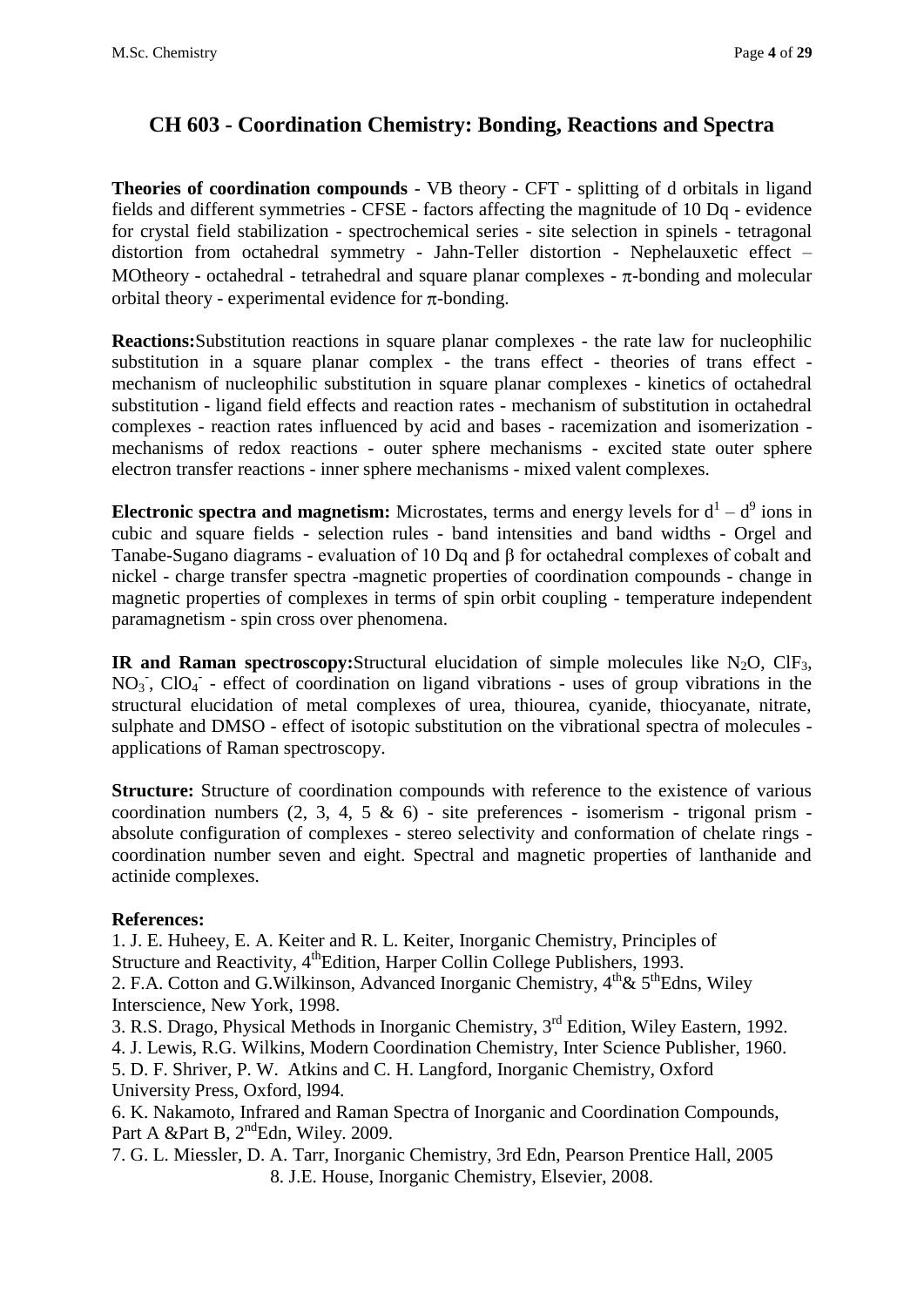## **CH 605 - Quantum Chemistry and Group Theory**

**Quantum chemistry-I:** The failures of classical physics – Black body radiation-photoelectric effect-Bohr'squantum theory, Wave particle duality-Uncertaintyprinciple- Operator algebra, Linear and Hermitian operators, Quantum mechanical postulates, Schrodinger equation and its solution to the problem of a particle in one and three dimensional boxes.

**Quantum chemistry-II:** Quantum mechanical results for a rigid rotator and simple harmonic oscillator, Solution of Schrodinger equation for harmonic oscillator and rigid rotor. Schrodinger equation for hydrogen atom and its solution-Derivation of Eigen function and Eigen value for hydrogen atom. Term symbols for electronic state in atoms –LS and JJ coupling. The origin of electronic quantum numbers and physical significance - radial probability density-significance of magnetic quantum number with respect to angular momentum.

**Quantum chemistry-III:**Hydrogen molecule ion and hydrogen molecule-Pauli's exclusion principle. Born Oppenheimer approximation,Mulliken designation of molecular orbitals.MO theory of bonding, MO treatment of H-bonded systems, ethylene, butadiene and benzene.Approximation methods: Perturbation and variation method, wave functions for many electron atoms – Hartree-Fock SCF method, Slater orbitals.

**Group theory-I:**Elements of group theory, definition, group multiplication tables, conjugate classes, conjugate and normal subgroups, symmetry elements and operations, point groups, assignment of point groups to molecules, Matrix representation of geometric transformation and point group, reducible and irreducible representations, construction of character tables, bases for irreducible representation, direct product, symmetry adapted linear combinations, projection operators. Orthogonalitytheorem - its consequences.

**Group theory-II:**Symmetry aspects of molecular orbital theory, planar  $\pi$ -systems, symmetry factoring of Huckel determinants, solving it for energy and MOs for ethylene and 1,4 butadiene, sigma bonding in  $AX_n$  molecules, hybridization, tetrahedral, octahedral, square planner, trigonal planar, linear, trigonalbipyramidal systems, hybrid orbitals as linear combination of AOs, electronic spectra, selection rule, polarization electron dipole transition, electronic transitions in formaldehyde, butadiene, configuration interaction, vibrational spectra, symmetry types of normal molecules, symmetry coordinates, selection rules for fundamental vibrational transition, IR and Raman activity of fundamentals in  $CO<sub>2</sub>$ , H<sub>2</sub>O,N<sub>2</sub>F<sub>2</sub>, the rule of mutual exclusion and Fermi resonance.

- 1. I. N. Levine, Quantum Chemistry, 4<sup>th</sup>Edn, Prentice Hall India, 1994.
- 2. A. K. Chandra, Introductory Quantum Chemistry, Tata McGraw Hill, 1994.
- 3. M. S. Gopinathan and V. Ramakrishnan, Group Theory in Chemistry, Vishal Publishers, 1988.
- 4. D. A. McQuarrie, Quantum Chemistry, University Science Books, 1983.
- 5. F. A. Cotton, Chemical Applications of Group Theory, 2<sup>nd</sup>Edn. Wiley Eastern Ltd., 1990.
- 6. R. K. Prasad, Quantum Chemistry, TMH, 1995.
- 7. P.W. Atkins, Physical Chemistry, 6<sup>th</sup>Edn. Oxford University Press, 1998.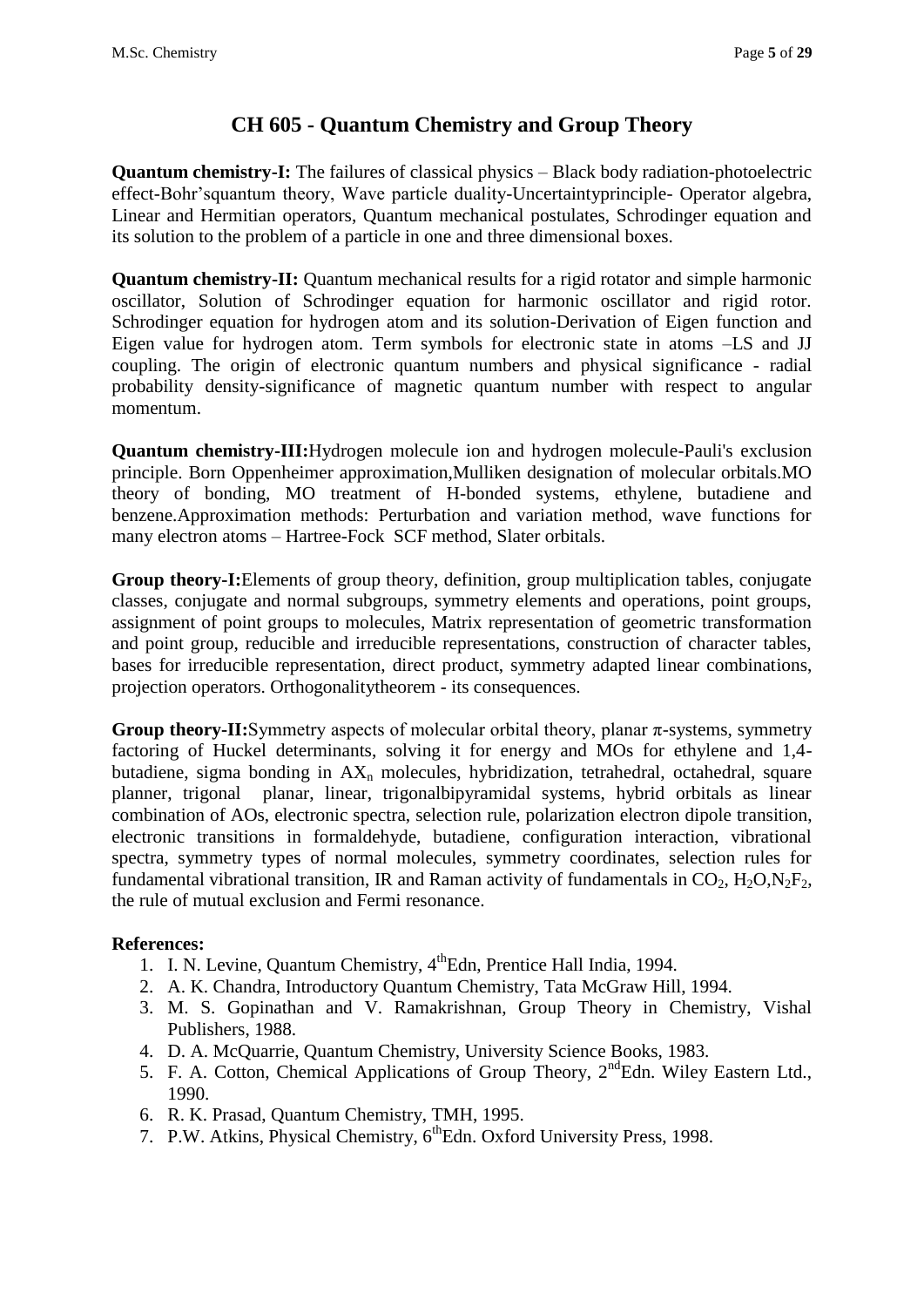## **CH 607 - Instrumental Methods of Chemical Analysis**

**Errors in chemical analyses:**Terms and definitions-systematic errors. Random errors statistical treatments-standard deviation of calculated results and reporting computed datastatistical data treatment and evaluation: Confidence intervals, statistical aids to hypothesis testing- analysis of variance and detection of gross errors.

**Separation techniques:** Solvent extraction - Methods of extraction and applications of solvent extraction. Solid phase extraction -methods and applications–chromatography- thin layer chromatography, ion exchange chromatography and size exclusion chromatography – HPLC-outline study of instrument modules. Gas chromatography – basic instrumental set upcarriers, columns, detectors and comparative study of TCD, FID, ECD and NPD. Theory & applications –electrophoresis- theory and applications.

**Electrochemical techniques:**Potentiometry - electrode systems, direct potentiometric titrations-null-point potentiometry and applications - polarography, stripping voltammetry &amperometrictechniques - diffusion currents, Half-wave potentials, construction &characteristics of the DME-quantitative analysis-amperometrictitrations and applications of polarography – electrogravimetryandcoulometry - coulometry at constant potential, coulometrictitrations-conductometrictitrations.

**Atomic spectrometry:**Atomic absorption spectrometry(AAS) - absorption of characteristic radiation, instrumentation- Hollow cathode lamp-sampling - quantitative measurements and interferences- atomic emission-instrumentation, plasma sources –instrumentation- inductively coupled plasma - mass spectrometry (ICP–MS) –principles&instrumentation and applications of flame emission spectrometry - flame characteristics &processes-applicationsof flame photometry and flame atomic emission spectrometry.

**Thermal techniques:**Elemental analysis – CHNSO-thermogravimetry - instrumentation and applications of TG. Differential thermal analysis (DTA) - instrumentation and applications of DTA. Differential scanning calorimetry (DSC) - Instrumentation, applications of DSC and comparison of DTA & DSC. Thermomechanical analysis (TMA) and dynamic mechanical analysis (DMA) - instrumentation, applications of TMA and dynamic mechanicalanalysis.

- 1. G. H. Geeffery et al., Vogel's Text Book of Quantitative Chemical Analysis, ELBS Edn, 1989.
- 2. D. A. Skoog, D.M. West, F.J Holler, S.R Crouch, Fundamentals of Analytical Chemistry, 8<sup>th</sup> edition, Thomson Brooks Cole, 2004.
- 3. F. Rouessac and A. Rouessac, Chemical Analysis: Modern Instrumentation Methods and Techniques,  $2<sup>nd</sup>Edn$ , John Wiley and Sons.
- 4. D. A. Skoog, E. J. Holler, S. R. Crouch, Principles of Instrumental Analysis,  $6<sup>th</sup>$  edition, Thomson Brooks Cole , 2007.
- 5. F. W. Fifield and D. Kealey, Principles and Practice of Analytical Chemistry, 2<sup>nd</sup> Edition, International Book Company, London, 1983.
- 6. H. H. Willard, L.L. Merrit, J.A. Dean and F.A. Settle, Instrumental Methods of Analysis, D, CBS Publishers, New Delhi, 1986.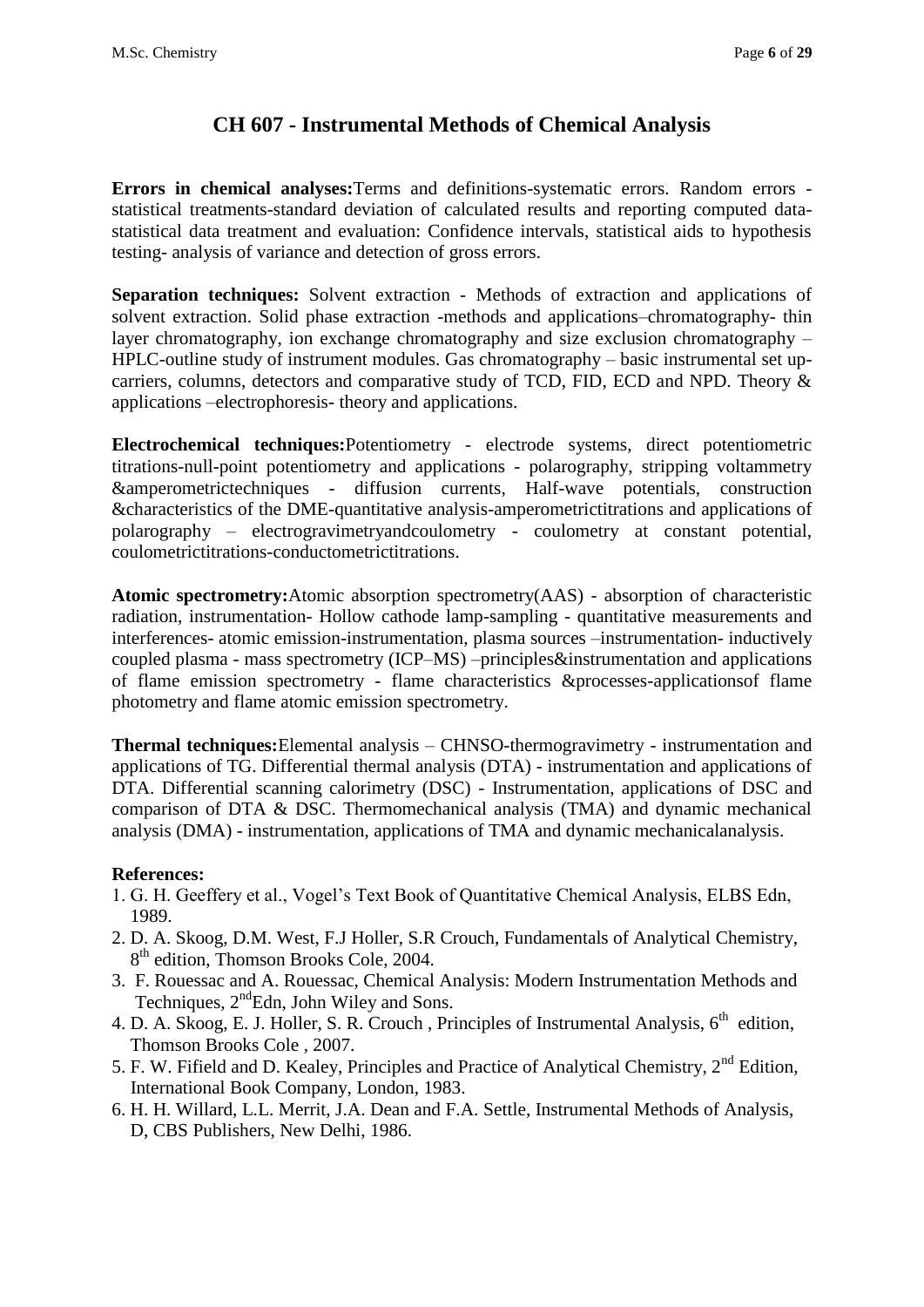## **CH 609 - Organic Preparations and Separations lab**

(a) **Preparations** - Double stage preparation of m-nitrobenzoic acid from methyl benzoate, preparation of acetyl salicylic acid from methyl salicylate, preparation of triacetoxy benzene from hydro quinone, preparation of m-nitroaniline from nitro benzene, preparation of tribromo benzene from aniline, preparation of p-nitroaniline from acetanilide.Single stage preparations involving acetylation, alkylation, condensation, hydrolysis, esterification etc. (b) **Extraction** -Extraction of caffeine from tea leaves.

(c) **Chromatography** -Separation of anthocyanin from hibiscus rosasinensis, separation of sugars, separation of amino acids.

(d) Separation and characterization of two component and three component mixtures.

### **References:**

l. A. I. Vogel, Text Book of Practical Organic Chemistry, 5<sup>th</sup> Edn., ELBS, London, 1989.

2. B. B. Dey and M. V. Sitharaman, Laboratory Manual of Organic Chemistry, Revised byT.R. Govindachari, Allied Publishers Ltd., New Delhi, 4<sup>th</sup> Revised Edn., 1992.

## **CH 611- Inorganic Preparations and Qualitative Lab**

Semi-micro analysis (minimum 8 mixture): Analysis of mixture containing two common cations and any two of the following less familiar cations.Tl, W, Se, Te, Mo, Ce, Th, Ti, Zr, V, Be, U and Li.

Synthesis and characterization of any five Compounds:

Potassium trioxalatocobaltate

Bromopentamminocobaltchloride

Tris(ethylenediammine)chromium(III) chloride

Hexamminecobalt(III)chloride

Tris(ethylenediammine)cobalt(III)chloride

Cis and trans dichlorobis(ethylenediammine)cobalt(III)chloride and resolution of the cis form Hexamminenickel(II)bromide

Bis(N,N'-bis(*o*-hydroxybenzylidine)ethylenediamine)-*m*-aquodicobalt(II)

Dichloro(di-2-pyridylamine)copper(II) and Bis(Di-2-pyridylamine)copper(II)chloride

Bis(ethylenediamine)nickel(II)chloride

Tris(acetylacetonato)iron(III)

Tris(acetylacetonato)manganese(III)

- 1. Manual provided by the department.
- 2. V.V., Ramanujam, Inorganic Semi-micro Qualitative Analysis, 3<sup>rd</sup>Edn., National Publishing Company, Madras, l990.
- 3. G. Brauer (Ed.), Handbook of Preparative Inorganic Chemistry, Vols.I and II, Academic Press, 1963.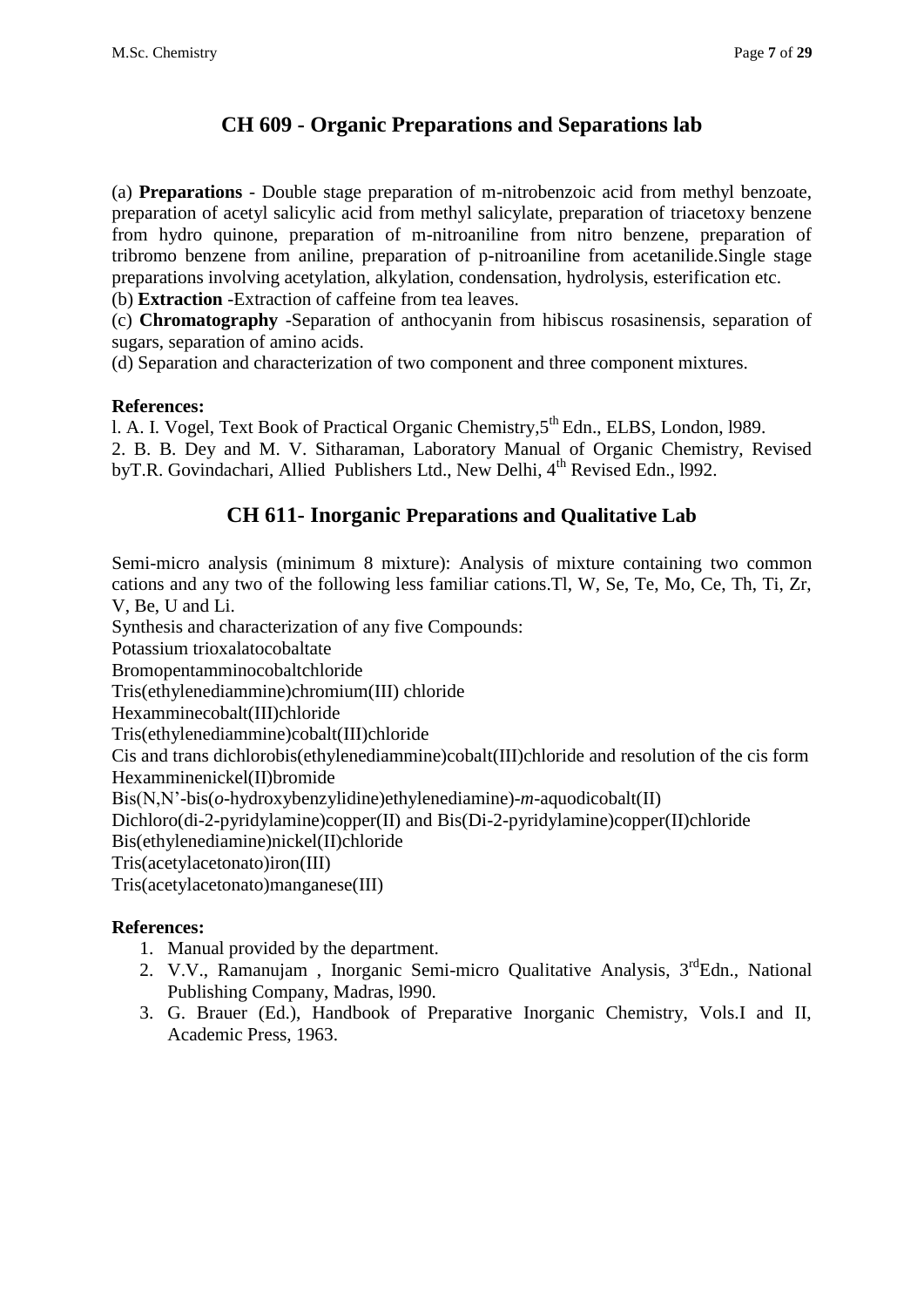## **CH 602-Stereochemistry, Photochemistry, Pericyclic and Rearrangement reactions**

**Optical activity and chirality**, absolute and relative configuration-R-S Notation system, Molecules with more than one asymmetric center. Enantiotopic and diastereotopic atoms, groups and faces. Stereo specific and stereo selective synthesis Optical isomerism of biphenyls, allenes and spiranes. Compounds containing chiral nitrogen and sulfur. Geometrical isomerism, E, Z- nomenclature of olefins, cumulenes and oximes.

**Fischer projection**, Inter-conversion of Sawhorse, Newman and Fischer projections Conformational analysis of ethane and disubstituted ethane derivatives, cycloalkanes and substituted cyclohexane. Conformation and stereochemistry of cis and trans decalin and 9 methyldecalin. Anomeric effect in cyclic compounds.

**Fundamentals of Photochemistry**, Qualitative introduction about different transitions, Cis-Trans isomerization, Paterno-Buchi reaction, Norrish type I and II reactions, photo reduction of ketones, photochemistry of arenes di-pi-methane and Hoffmann-Loeffler-Freytag rearrangements.

Pericyclic reactions: Classification, electrocyclic, sigmatropic, cycloaddition and ene reactions, Woodward-Hoffmann rules, and FMO theory, Claisen, Cope, Sommelet-Hauser, and Diels-Alder reactions in synthesis, stereochemical aspects.

**Rearrangement reactions** involving electron deficient, carbon, nitrogen, oxygen centers, emphasis on synthetic utility of these rearrangements. Baker–Venkataraman, Benzilic acid, [1,2]-Meisenheimer, [2,3]-Meisenheimer, Wagner-Meerwein, Pinacol, Demyanov, Dienone-Phenol, Favorskii, Wolff, Hofmann, Curtius, Lossen, Schmidt, Beckmann, Benzidine rearrangements.

- 1. Photochemistry and Pericyclic Reactions by Jagdamba Singh, 3rd Edition, ISBN-13: 978- 1906574161 ISBN-10: 1906574162 , New Age Science publisher
- 2. Stereochemistry of Organic Compounds: Principles and Applications 4th Revised Edition By D. Nasipuri, Publisher: New Academic Science Ltd.
- 3. House, Modern Synthetic Reactions, 1973.
- 4. R.O.C. Norman and J. M. Coxon, Principles of organic synthesis, ELBS, 1994.
- 5. J. J. Li, Name Reactions, Springer, 3rd Edn, 2006.
- 6. B. P. Mundy, M. G. Ellerd, F. G., Jr. Favaloro Name Reactions and Reagents in Organic
- 7. Synthesis, Wiley-Interscience, 2005.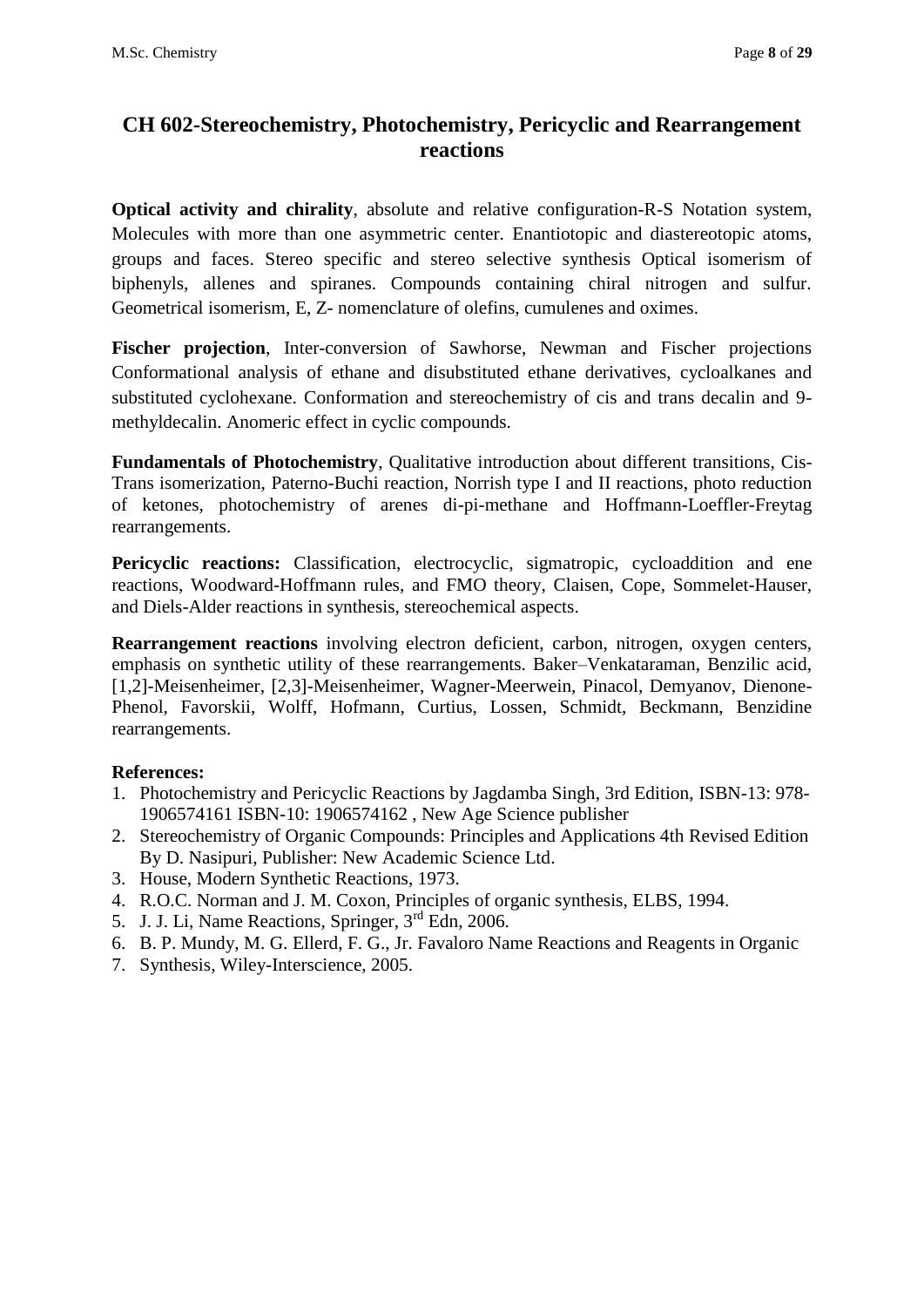## **CH 604 - Organometallic and Bioinorganic Chemistry**

**Structure and bonding in organometallics:** 18/16-electron rule-metal carbonyls – bonding – spectra –nitrosyls-dinitrogen complexes – phosphines-metal alkyls, aryls, hydrides and dihydrogen complexes- $\pi$ -bondingligands –metallocenes- electronic structure and bonding in ferrocene- synthesis, physical and spectroscopic properties of metallocenes- fluxional molecules.

**Reaction mechanism and catalysis**: Ligand substitution-oxidative addition and reductive elimination-1,1 and 1,2-insertion-addition and elimination reactions-alkene isomerizationhydroboration - hydrocyanation- hydrogenation of olefins- Wilkinson's catalysthydroformylation of olefins- Wacker-Schmidtsynthesis- Monsanto acetic acid process-Eastman Halcon process- Fischer-Tropsch process- hydrosilylation.

**Carbenes:** Fischer and Schrock carbenes - bonding &reactivity- Grubbs catalyst- carbines structure, synthesis and reactions-alkene metathesis – mechanism-RCM-ROMP, SHOP and ADMET- C-H and C-C activation- agnostic bonds -Ziegler-Natta polymerization of olefins-Heck reaction- The PausonKhandreaction- Ene reaction.

**Transport of metal ions:** Uptake, transport and storage of metal ions by organisms- structure and functions of biological membranes- the generation of concentration gradients (the Na<sup>+</sup>-K<sup>+</sup> pump)- mechanisms of ion-transport across cell membranes –bleomycin- siderophores (e.g. enterobactin and desferrioxamine)- transport of iron by transferring - storage of iron by ferritin- bio chemistry of calcium as hormonal messenger.

**Metalloporphyrins/Metalloenzymes:** Dioxygen transport and storage-hemoglobin and myoglobin: electronic and spatial structures-hemeythrin and hemocyanine- synthetic oxygen carriers, model systems-blue copper proteins (Cu)- iron-sulfur proteins (Fe) cytochromeselectron transport chain- carbon monoxide poisoning- iron enzymes- peroxidase, catalase and cytochrome P-450, copper enzymes- superoxide dismutase, vitamin B12 and B12 coenzymes, photosynthesis- photosystem-I &II, nitrogen fixation, cisplatin.

#### **References:**

1. R.H. Crabtree, The Organometallic Chemistry of Transition Metals,  $4^{\text{th}}$ Edn Wiley-VCH. 2. G.O. Spessard and G. L. Miessler, [Organometallic Chemistry,](http://www.amazon.co.uk/Organometallic-Chemistry-Gary-O-Spessard/dp/0136401783/ref=sr_1_14?ie=UTF8&s=books&qid=1200547732&sr=1-14) 2<sup>nd</sup>Edn, Oxford University Press.

3. S. J. Lippard& J. M. Berg, Principles of Bioinorganic Chemistry, Panima Publ. Corpn. (2005).

4. W. Kaim& B. Schwederski,Bioinorganic Chemistry: Inorganic Elements in the Chemistry ofLife, John Wiley (1994).

5. J. E. Huheey, E. A. Keiter and R. L. Keiter,Inorganic Chemistry, Principles of Structure and Reactivity, 4<sup>th</sup> Edition, Harper Collin College Publishers, 1993.

6. J. P. Collman, Principles and Applications of Organotransition Metal Chemistry, Standford University.

7. S. E. Kegley and [A. R. Pinhas,](http://www.che.uc.edu/faculty_staff/pinhas_allan.html) Problems and Solutions in Organometallic Chemistry, University Science Books.

8. [C. Elschenbroich,](http://as.wiley.com/WileyCDA/Section/id-302477.html?query=Christoph+Elschenbroich) Organometallics, 3<sup>rd</sup>Edn, Wiley VCH.

9. J. F. Hartwig, Organotransition Metal Chemistry: From Bonding to Catalysis,  $1<sup>st</sup>Ed$ , University Science Books, 2010.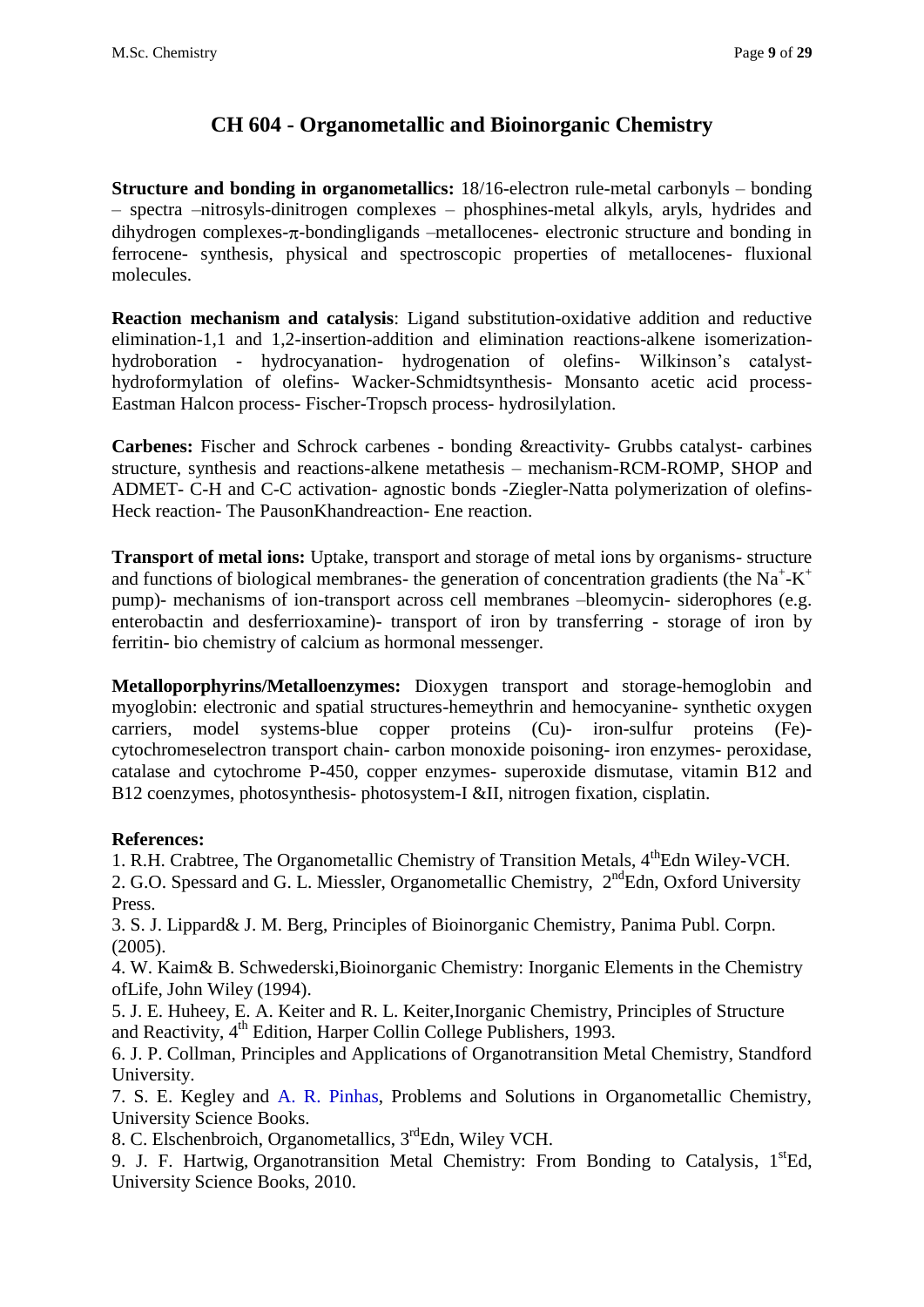### **CH 606-Thermodynamics, Electrochemistry and Kinetics**

**Thermodynamics:**Third law, thermodynamics, need for it, Nernst heat theorem and other forms of stating the third law. Thermodynamic quantities at absolute zero, apparent exceptions to the third law - thermodynamics of systems of variable composition, partial molar properties, chemical potential, relationship between partial molar quantities, Gibbs Duhem equation and its applications (the experimental determination of partial molar properties not included) - thermodynamic properties of real gases, fugacity concept, calculation of fugacity of real gas, activity and activity coefficient, concept, definition, standard states and experimental determinations of activity and activity coefficient of electrolytes.

**Phase rule, colloids and micelles:** Phase rule: Three component systems, representation by triangular diagrams, systems of three liquids, formation of one pair of partially miscible liquids, formation of two pairs of partially miscible liquids, solid, liquid phases, eutectic systems- colloids: Distinction between suspension, colloidal solutions and true solutions, lyophilic and lyophobic colloids, Tyndall effect, stability of colloids, coagulation, emulsions, various types. Micelles: Surfactant (amphipathic molecule), micellisation, critical micelle concentration, size of micelle, aggregation number, thermodynamics of micellization, solubilisation behaviour of micelles, reverse, micelles.

**Electrochemistry-I:** Ion transport in solution - migration, convention and diffusion -Fick's laws of diffusion conduction - influence of ionic atmosphere on the conductivity of electrolytes-The Debye Huckel-Onsager equation for the equivalent conductivity of electrolytes - experimental verification of the equation - conductivity at high field and at high frequency - conductivity of non aqueous solutions-effect of ion association on conductivity. The electrode-electrolyte interface-electrical double layer-electro capillary phenomena-Lippmann equation - the Helmholtz- Perrin - Guoy-Chapmann and Stern models, electrokinetic phenomena Tiseiius method of separation of protons of proteins - membrane potential.

**Electrochemistry-II:**Electrodics - mechanism of electrode reactions-polarization and overpotential- the Butler Volmer equation for one step and multistep electron transfer reaction - significance of equilibrium exchange current density and symmetry factorsignificance of transfer coefficient-mechanism of the hydrogen evolution reaction and oxygen evolution reactions. Some electrochemical reactions of technological interest- corrosion and passivity of metals-construction and use of Pourbaix and Evans diagrams- methods of protection of metals from corrosion, fuel cells - electro deposition.

**Chemical kinetics:** Simultaneous reactions - opposing, parallel and consecutive reactions, the steady state approximation - theories of reaction rates-transition state theory and collision theory a comparison - enthalpy, entropy and free energy of activation, potential energy surfaces, reaction coordinates, kinetic isotope effects, factors determining reaction rates in solution, solvent dielectric constant and ionic strength.Chain reactions - linear reactions, branching chains - explosion limits; Rice–Herzfeld scheme; kinetics of free radical polymerization reactions. Enzyme catalysis - rates of enzyme catalysed reactions - effect of substrate concentration, pH and temperature - determination of Michael's parameters.

#### **References:**

1. S. Glasstone, Thermodynamics for chemists, Affiliated East West Press, 1965.

2. Atkins, P.W. 'Physical Chemistry', 6th Edn., Oxford University Press, 1998.

3. K. J. Laider, 'Chemical Kinetics', 3rd Edn., Harper and Row Publishers, 1987.

4. J. O. M. Bockris and A. K. N. Reddy, Modern Electrochemistry, Plenum Press, 1970.

5. J. Rajaram& J. C. Kuriakose, Thermodynamics for Students of Chemistry, ShobanlalNagin Chand Co, 1986.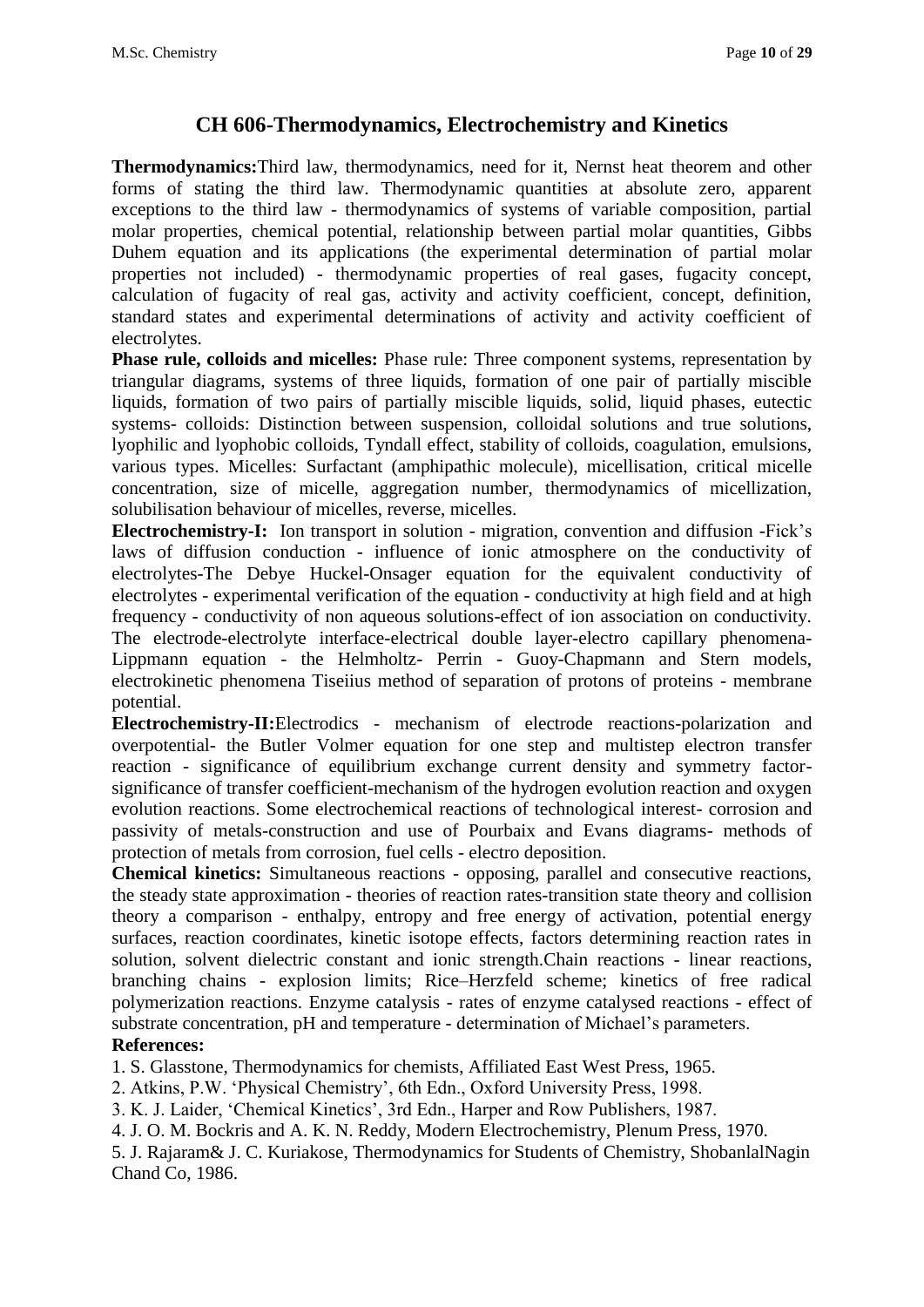### **CH 608- Molecular Spectroscopy**

**Electromagnetic radiation:** Interaction of radiation with matter–Spectroscopic Transistions-Einstein coefficients- transition probability-transition dipole moments -energy levels in atoms and molecules- Relaxation phenomena – Born-Oppenheimer approximation- selection rulesintensity and width of spectral lines-Fourier transformation.

**Rotational spectroscopy:**Principal moments of Inertia - Diatomic and polyatomic molecules- selection rules – Diatomic Rigid Rotor – Non Rigid Roto – Nonlinear poly atomic molecules- Effect of Nulcear spin –Inversion Phenomenon – The Stark Effect – Applications and Experimental Considerations

**Vibrational spectra:**Polyatomic molecules -harmonic and anharmonic oscillators-Morse potential-selection rules– Fermi Resonance-Group Frequencies - normal modes of vibrations of polyatomic molecules-selection rules- Fourier transformation in IR spectroscopy-Instrumentation-Raman spectroscopy – fundamentals- rotational Raman - vibrational Raman spectra–Selection rules – Resonance Raman – Surface Enhanced Raman –Non linear effects

**Electronic spectroscopy:** Atoms and molecules-term symbols- Frank Condon principlevertical transitions- selection rules- parity, symmetry and spin selection rules-polarization of transitions- fluorescence and phosphorescence- Russell Sanders coupling-different types of electronic transitions- electronic spectra of conjugated systems- transition metal complexessurface plasmon resonance - dynamic light scattering.UV-Vis instrumentation–Fluorescence Spectroscopy – Jablonski Diagram- Kashas rules- circular dichorism – ORD –cotton effect – selection rules - applications

**Electron spectroscopy:**Photoelectric effect, basic principles of electron spectroscopy, classification - electron energy analysis-photon sources - UV, X-ray, synchrotron, theory, angular dependence-cross section and its determination-valence and core photoemission - Koopmans' theorem - Introduction to ESCA- Auger electron spectroscopy-EXAFS.

- 1. D. N. Sathyanarayana, Handbook of Molecular Spectroscopy, From Radio waves to gamma rays, I.K international Publishing house Pvt. Ltd, 2015
- 2. C. N. Banwell, Fundamentals of Molecular Spectroscopy, 4<sup>th</sup>edn. Tata McGraw Hill, 1996.
- 3.J. M. Hollas, Modern Spectroscopy, 4<sup>th</sup>Edn, John Wiley& Sons, 1992.
- 4.P. F. Bernath, Spectra of Atoms and Molecules, 2<sup>nd</sup>Edn, Oxford University Press, 2005.
- 5.D. C. Harris and M. D. Bertolucci, Symmetry and Spectroscopy, Dover, 1989.
- 6.P. K. Ghosh, Introduction to Photoelectron Spectroscopy, Wiley Interscience, 1983. K. Nakamoto, Infrared and Raman Spectra of Inorganic and Coordination Compounds Part A &Part B,  $2<sup>nd</sup>$ Edn, Wiely, 2009.
- 7. A. B. P. Lever, Inorganic Electronic Spectroscopy, 2<sup>nd</sup>Edn, Elsevier, 1984.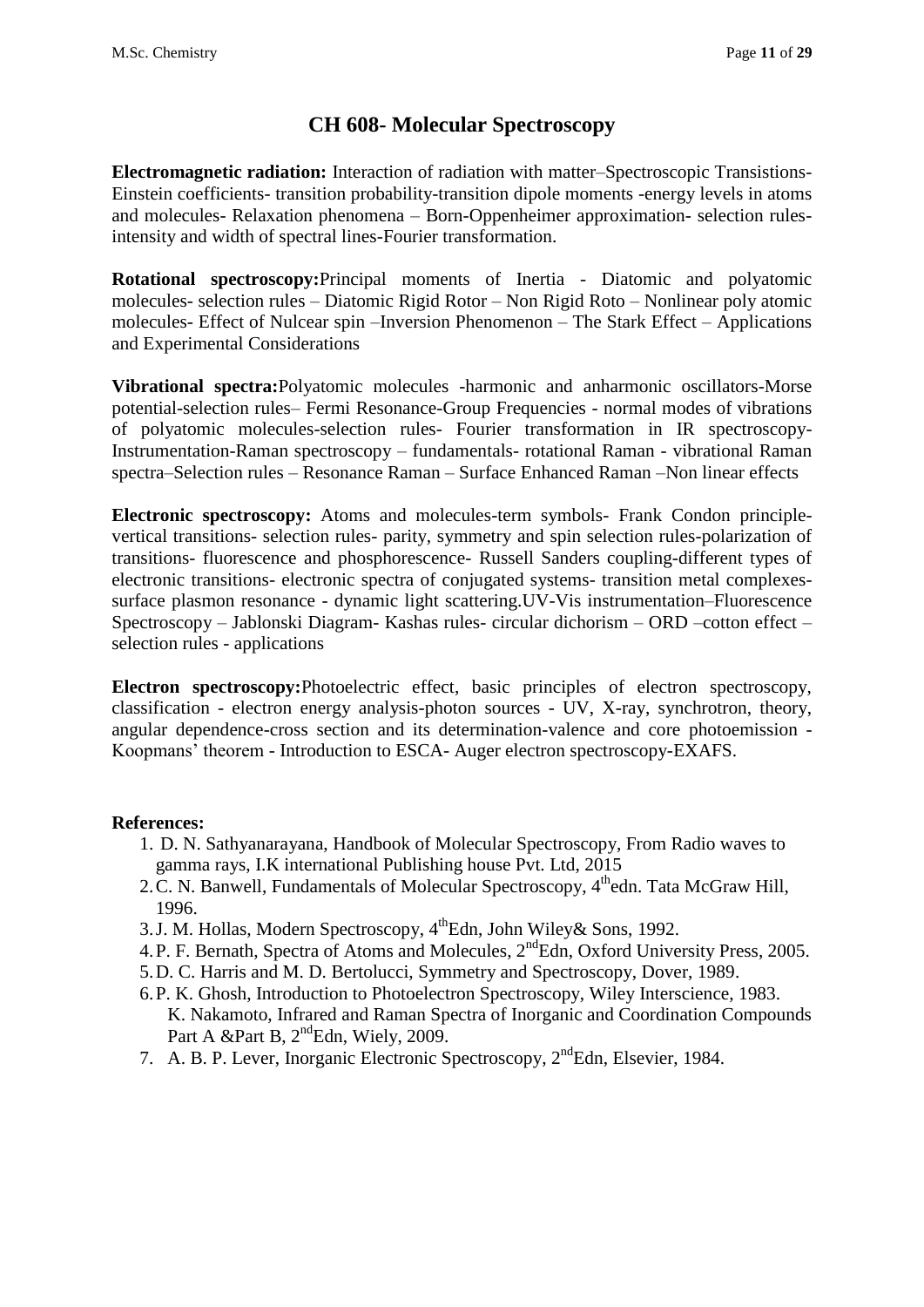## **CH 610- Physical Chemistry Lab**

- 1. Kinetic study of hydrolysis of ester. Determination of order,  $\Gamma$  and  $S_2O_8^2$ .
- 2. Kinetics of iodination of acetone by spectrophotometer.
- 3. Partition coefficient of NH<sup>3</sup> between water and chloroform.
- 4. Determination of partition coefficient and equilibrium constant for  $KI + I_2 \rightarrow K I_3$ .
- 5. Adsorption of oxalic acid on activated charcoal.
- 6. Determination of heat of solution and heat of fusion.
- 7. Study of three component system.
- 8. Determination of solubility product.
- 9. Study of chain linkages in PVA and its molecular weight determination by viscometry.
- 10. Partial molar volume of NaCl.
- 11. Buffer preparation and pH-metric titration.
- 12. Conductometric titration of mixture of acids and precipitation titration (KCl*Vs* AgNO3) using conductivity bridge.
- 13. Potentiometric titrations.
- 14. Determination of the capacitance of electrochemical interfaces, formal potential and diffusion coefficient of  $[Fe(CN)_6]$ <sup>3-</sup> by cyclic voltammetry.
- 15. Estimation of  $Pb^{2+}$  ion by amperometric titration.

**References:** Manual provided by the department.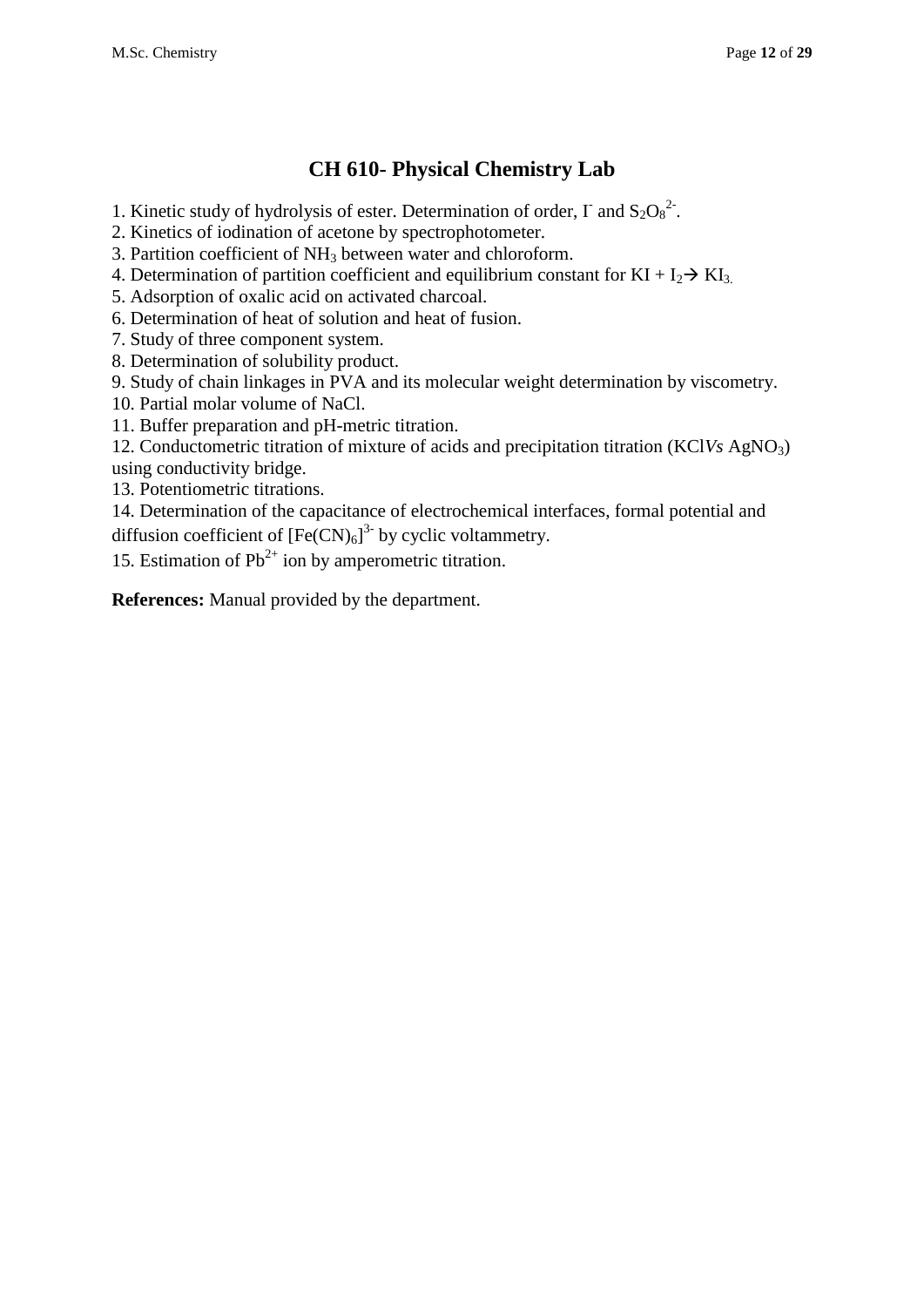#### **CH 612 - Analytical Chemistry Lab**

(Any 15 experiments from category 1-9 and demonstration experiments)

- 1. Water analysis
	- a) Estimation of total alkalinity of water
	- b) Estimation of dissolved oxygen in waste water
	- c) Estimation of chloride content in water
	- d) Estimation of hardness in water by EDTA
	- e) Chemical oxygen demand(COD)
- 2. Milk analysis
	- a) Determination of specific gravity & acidity of milk
	- b) Estimation of total solid content in milk
	- c) Estimation of ash content in milk
	- d) Estimation of fat content in milk
	- e) Estimation of lactose content in milk
- 3. Butter analysis
	- a) Estimation of moisture content in butter
	- b) Estimation of curd & salt in butter
	- c) Estimation of fat in butter
- 4. Drug analysis
	- a) Estimation of Isoniazid by KMnO<sub>4</sub>method and bromine method
	- b) Estimation of ascorbic acid in a given tablet
	- c) Estimation of potassiumphenoxy methyl penicillin in a given tablet
	- d) Estimation of sulphanilamide
	- e)Estimation of salicylic acid
- 5. Cement analysis
- 6. Estimation of caffeine from tea
- 7. Analysis of antacid tablet
- 8. Determination of nickel content in the given vanaspathi sample
- 9. Estimation of nickel content in steel sample

#### **Demonstration experiments**

- 10. Blood analysis
	- a) Estimation of cholesterol in blood
	- b) Estimation of glucose in blood
	- c) Estimation of urea in blood
- 11. Urine analysis
	- a) Ketone bodies in urine
	- b) Albumin in urine
	- c) Glucose in urine

- 1. Manual provided by the department.
- 2. A. I. Vogel, Text Book of Quantitative Inorganic Analysis, 5<sup>th</sup>Edn, Longman, 1989.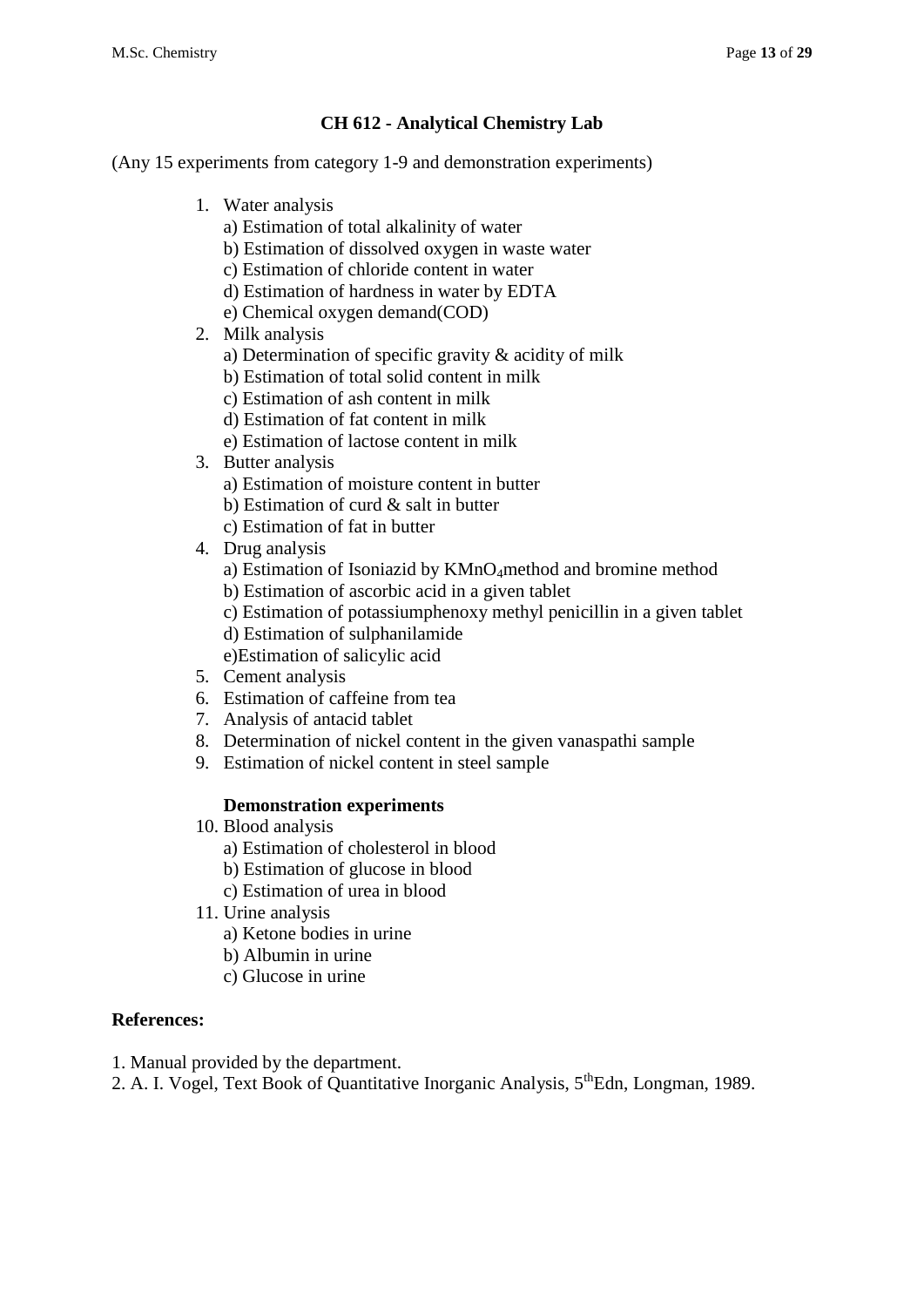## **CH 613- Synthetic Organic Chemistry**

# **CH 613-** Synthetic Organic Chemistry

**Introduction to retrosynthesis**, synthon, synthetic equivalent, target molecule, functional group interconversion, disconnection approach, importance of the order of events in organic synthesis. Chemoselectivity, one group C-C and C-X disconnection (disconnection of alcohols, alkenes, and carbonyl compounds)

**Two group C-C & C-X disconnections:** 1,3 and 1,5 difunctionalised compounds,  $α, β$ unsaturated carbonyl compounds, control in carbonyl condensation, synthesis of 3,4,5 and 6 membered rings in organic synthesis. Diels- Alder reaction, Connection in retro synthesis

**Protecting groups**, protection of hydroxyl, carboxyl, carbonyl, amino groups. Umpolung reagents, definition of umpolung, acyl anion equivalent, Protection of carbon-carbon multiple bonds. Illustration of protection and deprotection in synthesis.

**Use of the following reagents in organic synthesis** and functional group transformation, Complex metal hydrides, Gilman's reagent, lithium diisoproplyamide (LDA), dicyclohexylcarbodimide, timethylsilyl iodide, Woodward and Provost hydroxylation, osmium tetraoxide, DDQ, SeO<sub>2</sub>, lead tetraacetate,  $H_2O_2$ , phase transfer catalyst, crown ethers and Merrifield resin, Wilkinson's catalyst, Baker yeast.

**Name reactions in organic synthesis:** Peterson olefination, McMurry, Shapiro reaction, Wittig and its modifications, Palladium based reactions- Suzuki, Heck, Sonagashira, Hiyama, Stille, Glazer-Eglington coupling, Sharpless epoxidation, Henry reaction, Michael addition, aldol, Claisen, Dieckman condensations, , Barton, Baylis Hillman reaction, Stork enamine reaction and selective mono and di alkylation via enamines.

- 1. House, Modern Synthetic Reaction, 1973.
- 2. S.Warren, Organic Synthesis The Disconnection approach, Wiley and sons, 2002.
- 3. S. Warren, Organic Synthesis TheSynthon approach,  $2<sup>nd</sup>$ Edn, Wiley and sons, 1991.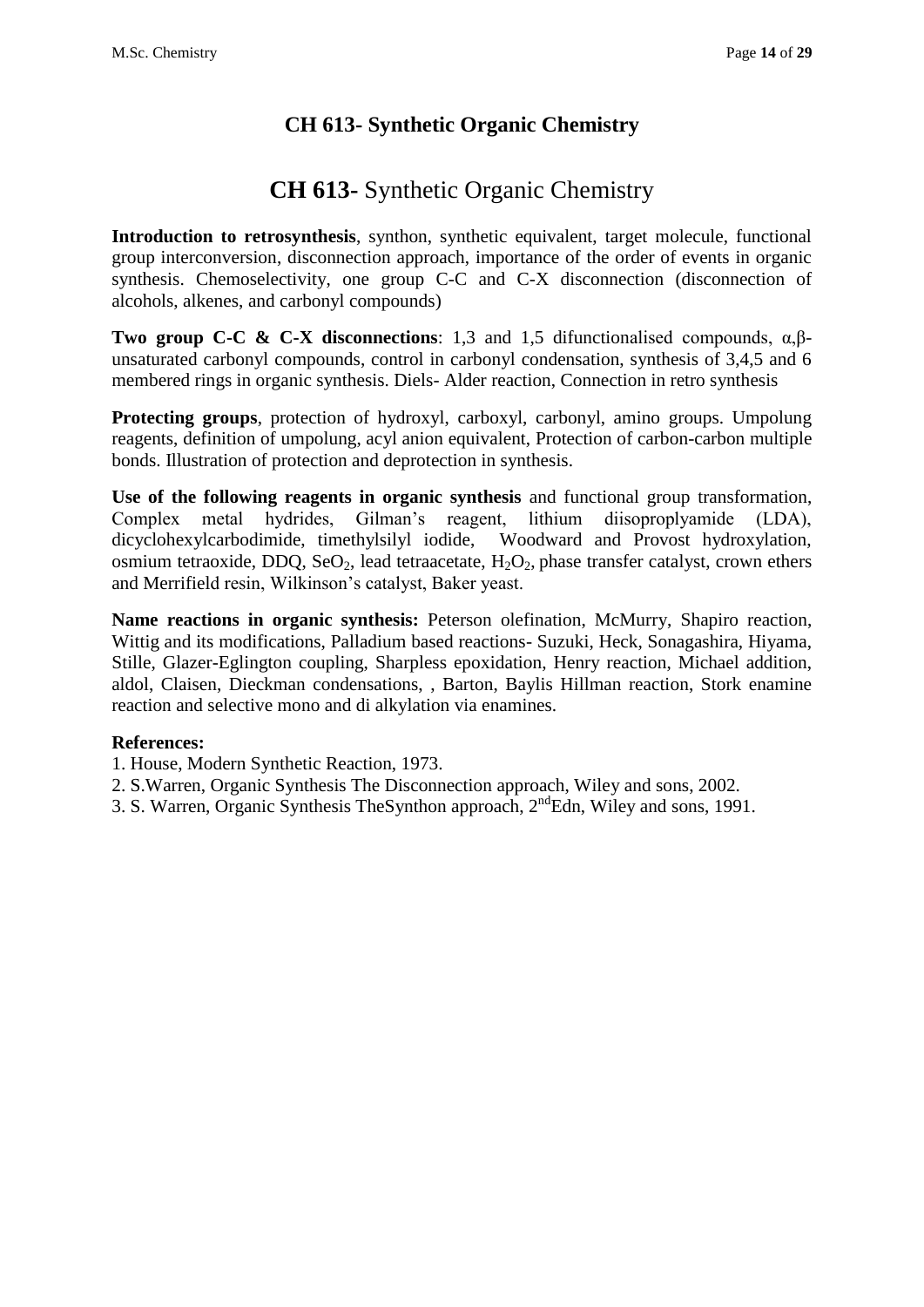## **CH 615 - Solid State, Nuclear and Main Group Chemistry**

Fundamentals: Types of solids - close packing of atoms and ions - bcc, fcc and hcp voids -Goldschmidt radius ratio - derivation - its influence on structures - structures of rock salt cesium chloride - wurtzite - zinc blende - rutile - fluroite - antifluorite - diamond and graphite - spinel - normal and inverse spinels and perovskite - lattice energy of ionic crystals - Madelung constant - Born-Haber cycle and its applications.

**Theories:**Band theory of solids. Free electron Theory, zone theory, MO theory of solidsdislocation in solids: Schottky and Frenkel defects. Line defects and plane defects – nonstoichiometric compounds. Electrical properties: Energy bands, insulators, semiconductors and conductors- super conductors-dielectric properties, piezo-electricity, ferro electricity conductivity in pure metals.Superconductivity: Occurrence, BCS theory, high temperature super conductors- introduction to nanoparticles- metal nanoparticles- particle size determination.

**X- Ray diffraction:** Theory- the crystal systems and Bravais lattices - Miller indices and labelling of planes - symmetry properties - crystallographic point groups and space groups - X-ray diffraction - powder and rotating crystal methods - systematic absences and determination of lattice types - analysis of X-ray data for cubic system - structure factor and Fourier synthesis -Fundamentals of electron and neutron diffraction.

**Nuclear structure:**Mass and charge, nuclear moments, binding energy, mass defect, packing fraction, stability, magic numbers. Modes of radioactive decay and rate of radioactive decayhalf-life, average life, radioactive equilibrium: Transient and secular-nuclear reactions: Energetics and types- nuclear fission- liquid drop model- nuclear fusion- essential features of nuclear reactors- tracer techniques, neutron activation analysis- carbon and rock dating application of tracers in chemical analysis, reaction mechanisms, medicine and industry.

**Inorganic rings and polymers:**Catenation, heterocatenation, intercalation chemistry, one dimensional conductor, polymeric sulfur nitride - Preparation, properties- isopoly anions heteropoly anions - borazines - phosphazenes - phosphazene polymers - ring compounds of sulphur and nitrogen. Interhalogen compounds - oxoacids of selenium and tellurium. Noble gas chemistry and their halides and pseudohalides.

- 1. L.V. Azaroff, Introduction to Solids,Mc.Graw hill, New York.
- 2. A. R. West, Solid State Chemistry and its Applications, John Wiley & Sons, 1984.
- 3. H. J. Arnikar, Essentials of Nuclear Chemistry, 4th Edn., New Age International Publishers Ltd., New Delhi, 1995.
- 4. F. A. Cotton, Wilkinson, G. and P. L. Gaus, Basic Inorganic Chemistry, 3<sup>rd</sup>Edn., John Wiley & Sons, New York, l995.
- 5. J. D. Lee, Concise Inorganic Chemistry, 5thEdn., Chapman and Hall, London, 1996.
- 6. J. E. Huheey, E. A. Keiter and R. L. Keiter, Inorganic Chemistry Principles of Structure and Reactivity, 4<sup>th</sup>Edn., Harper Collins, New York, 1993.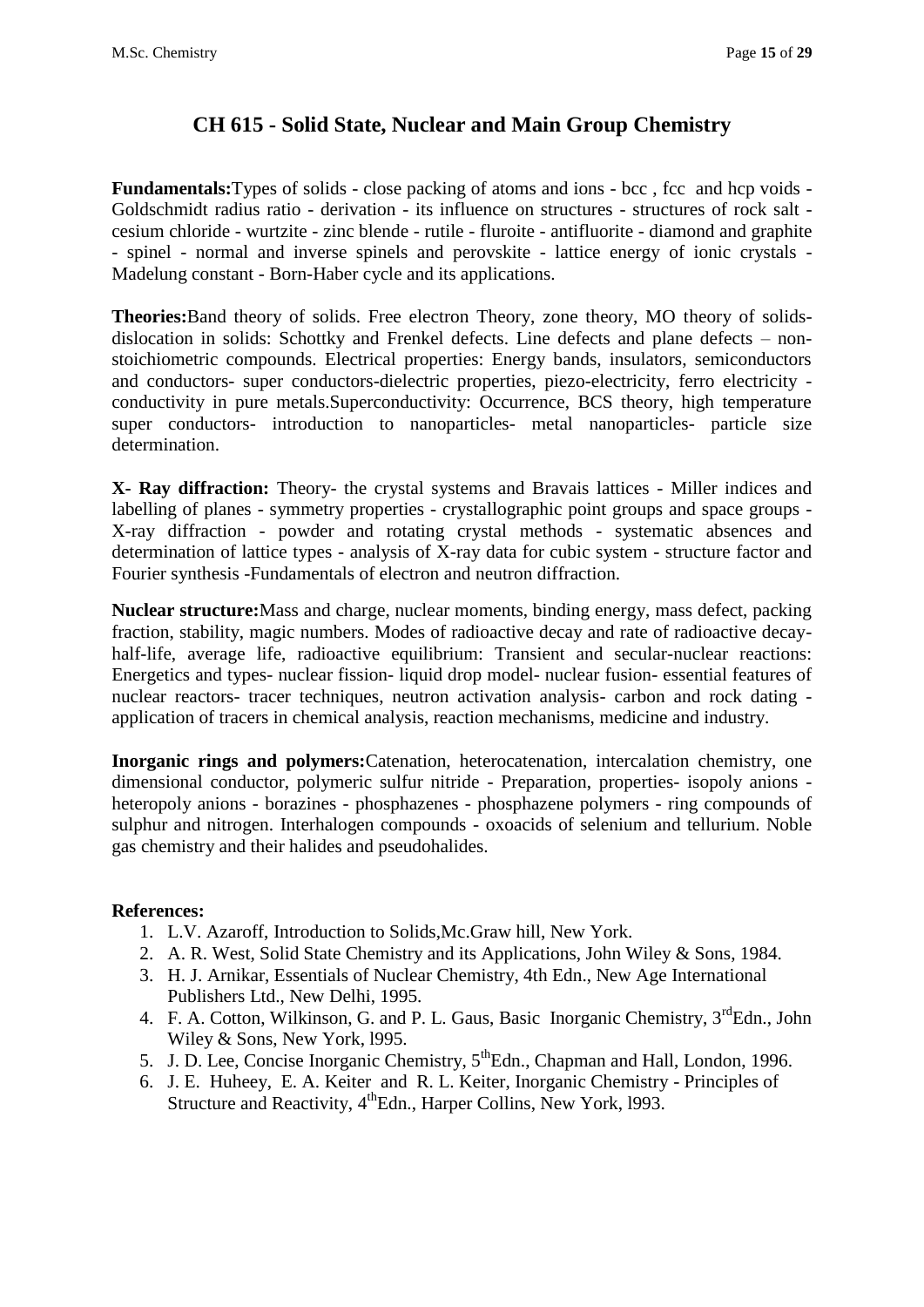### **CH 617- Statistical Thermodynamics, Photochemistry and Surface Chemistry**

**Statistical thermodynamics I:**Maxwell'slaw of distribution of molecular speeds, graphical representation, experimental verification - derivation of expressions for average, most probable and root mean square velocity. Concept of velocity space and phase spaceperturbation and combination-laws of probability-microstates for distinguishable and indistinguishable particles. Derivation of Maxwell Boltzmann distribution law - partition functions and their calculation. Expressions for thermodynamic quantities in terms of partition functions-translational, rotational, vibrational and electronic contributions to the thermodynamic properties of perfect gases, Intermolecular forces in imperfect gases.

**Statistical thermodynamics-II:** Statistical interpretation of laws of thermodynamics, third law of thermodynamics and apparent expression to it. Quantum statistics: Limitation of classical statistics - quantum statistics and classical statistics, comparison-heat capacities of gases in general and hydrogen in particular-heat capacities of solids. Einstein and Debye models - Bose Einstein statistics and Fermi Dirac statistics and corresponding distribution functions- applications of quantum statistics to liquid helium, electrons in metal and Planck's radiation law.

**Photochemistry:** Absorption and emission of radiation, Franck Condon principle decay of electronically excited states, radiative and non-radiative processes, fluorescence and phosphorescence, spin-forbidden radiative transitions, inter conversion and intersystem crossing. Theory of energy transfer - resonance and exchange mechanism, triplet-triplet annihilation, photosensitization and quenching. Spontaneous and induced emissions. Einstein transition probability- inversion of population - laser and masers. Flash photolysis: Chemi and thermoluminescence.

**Surface chemistry I**: Surface Phenomena, Gibbs adsorption isotherm, types of adsorption isotherms, solid-liquid interfaces, contact angle and wetting, solid-gas interface, physisorption and chemisorption, Freundlich, derivation of Langmuir and BET isotherms, surface area determination. Kinetics of surface reactions involving adsorbed species, Langmuir-Hinshelwood mechanism, Langmuir-Rideal mechanism, Rideal-Eley mechanism.

**Surface chemistry II:** Surface Films, Langmuir-Blodgett films, self assembled mono layers, collapse pressure, surface area and mechanism of heterogeneous catalysis, phase transfer catalysis. Chemical analysis of surfaces: Surface preparations- spectroscopic surface characterization methods, electron spectroscopy, ion scattering spectrometry, secondary ion scattering microscopy (SIMS)-Auger electron spectroscopy- instrumentation and application. Electron stimulated micro analysis, scanning probe microscopes.

#### **References:**

1. P. W. Atkins, Physical Chemistry, 6<sup>th</sup>Edn., Oxford University Press, 1998.

- 2. D. McQuarie, and J. D. Simmen, Physical Chemistry, 1<sup>st</sup>Edn., University Science, 1998.
- 3. S. Glasstone, Thermodynamics for Chemists, Affiliated East West Press, 1965.
- 4. B. C. McClelland, Statistical Thermodynamics, Chapman and Hall, 1973.
- 5. L. K. Nash, Elements of Classical and Statistical Thermodynamics, Addison-Wesley, 1970.
- 6. K. K. Rohatgi Mukerjee, Fundamentals of Photochemistry, Wiley 1992.
- 7. P. K. Ghosh, Introduction to Photoelectron Spectroscopy, Wiley Interscience, 1983.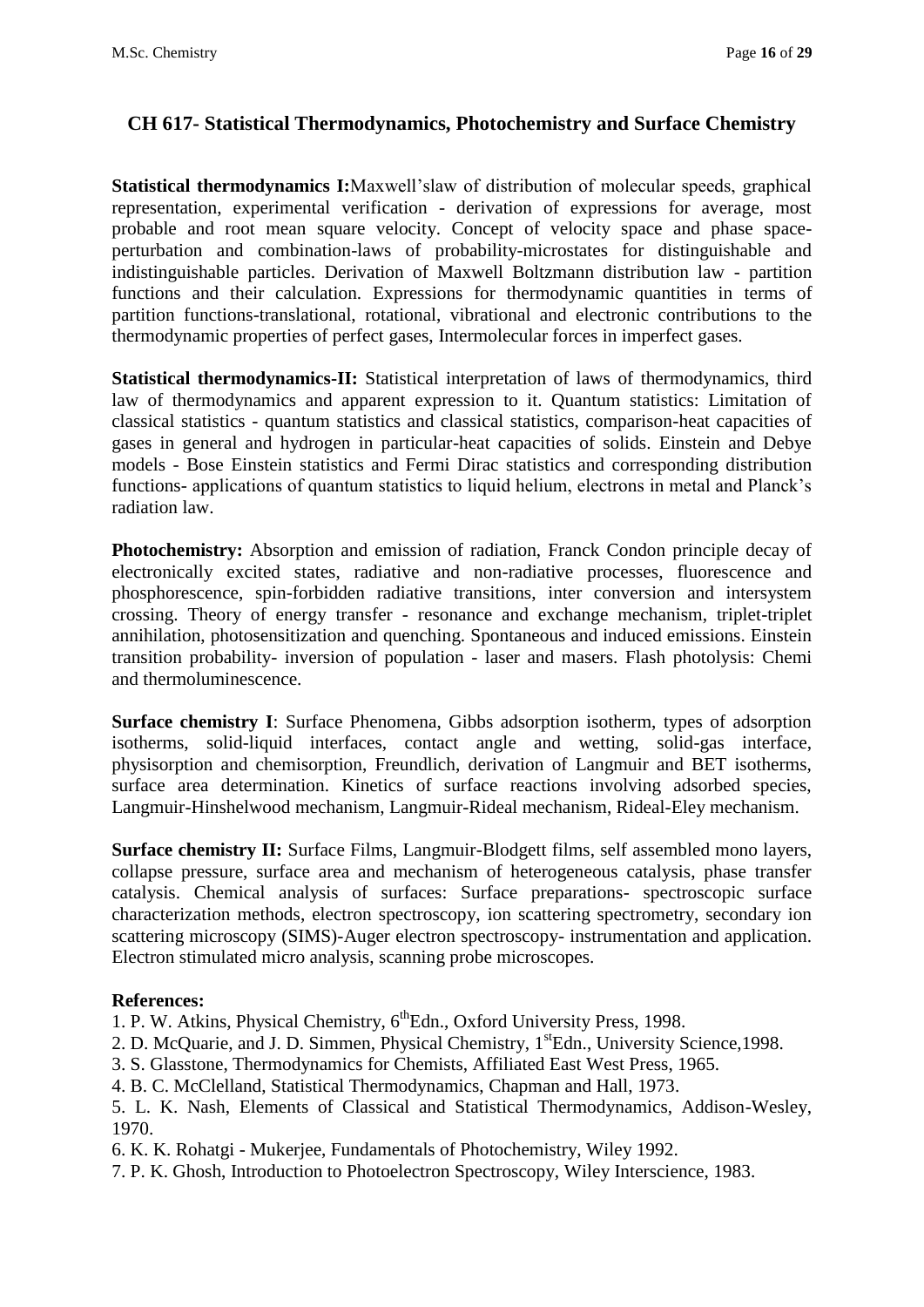# **CH 619– Fundamentals and Applications of Magnetic Resonance and Mass Spectroscopy**

**Nuclear magnetic resonance:** Concept and theory–Larmor frequency - rotating frame and laboratory frame-FT-generation and detection of FID –instrumentation- relaxation phenomena,  ${}^{1}H$ - NMR- chemical shift - chemical shift anisotropy- spin-spin couplingmechanism and sign of J coupling- AX, AB, ABC, AMX, AABB, AA′BB′ systems - Karplus relationship- second order effects- chemical shift reagents- double irradiation experiments- $13$ CNMR –chemical shifts and line intensities

**Nuclear magnetic resonance**: Spin decoupling- Nuclear Overhouser effect–CIDNP-Solomon equations and cross relaxation- polarization transfer schemes- APT/INEPT/DEPTdynamic processes by NMR- restricted rotation (DMF, DMA, biphenyls, annulenes), cyclohexane ring inversion, degenerate rearrangements (bullvalene and related systems), organometallic systems. Significance of coalescence temperature- analysis and applications of  $^{19}F$ ,  $^{31}P$ , and  $^{11}B$  spectra- other important nuclei- working of 2-D methods COSY-HETCOR - HSOC - HMOC – TOCSY – INADEQUATE - interpretation of spectraintroduction to solid state NMR- cross polarization – WAHUHA- imaging methods in magnetic resonance.

**Electron paramagnetic resonance**: Basic principles-hyperfine interaction- zero-field energy levels- McConnal equations –anisotropy- CW ENDOR and TRIPLE-basic principlesapplication to organic radicals and transition metal complexes- zero field splitting -Pulse EPR basics- model system for pulse EPR experiments- pulse schemes and applications-nuclear modulation experiments – ESEEM – HYSCORE- Davies and Mims ENDOR- distance measurements using ELDOR- NQR fundamentals

**Mass spectroscopy**: Methods of desorption and ionization (EI, CI, ESI, MALDI, FAB, TOF) –instrumentation- magnetic sector analysis-quadrupole analyzer- ion cyclotron resonance (FT)- determination of molecular formula- meta stable ions - study of fragmentation pattern-  $\alpha$ -bond cleavage-McLafferty rearrangement- retro Alder fragmentation- applications in organic chemistry- isotope distribution analysis.

**Mössbauer spectroscopy:** Principles and applications-Hyperfine- Magnetic Interactions-NQR spectroscopy–Principles and Applications- Applications of combined spectroscopic techniques- double bond equivalence-case studies and structural identification of organic compounds and inorganic compounds

#### **References:**

1. D. N. Sathyanarayana, Handbook of Molecular Spectroscopy, From Radio waves to gamma rays, I.K international Publishing house Pvt. Ltd, 2015

2. R. S. Macomber, A Complete Introduction to Modern NMR Spectroscopy, John Wiley & Sons Ltd, 1998.

3. D. L. Pavia, G. M. Lampman, G. S. Kriz, J. A. Vyvyan, [Introduction to Spectroscopy,](http://gigapedia.com/items:view?eid=KjYk8Ko1v2R5cK40%2B%2Br38SMdY3nHKRF%2B%2FuUwkvGOYnk%3D)  5<sup>th</sup>Edn., Brooks Cole, 2010.

4. J. A. Weil, J. R. Bolton, Electron Paramagnetic Resonance, Elementary Theory and Practical Applications, Wiely-Interscience, 2007.

5. A. Schweigher, G. Jeshcke, Principles of Pulse Electron Paramagnetic Resonance, Oxford University press, 2002.

6. L. D. Field, S. Sternhell, J. R. Kalman, Organic Structures from Spectra, John Wiley & Sons, Ltd, 4th and  $5^{\text{th}}$ Edn. 2007 & 2013.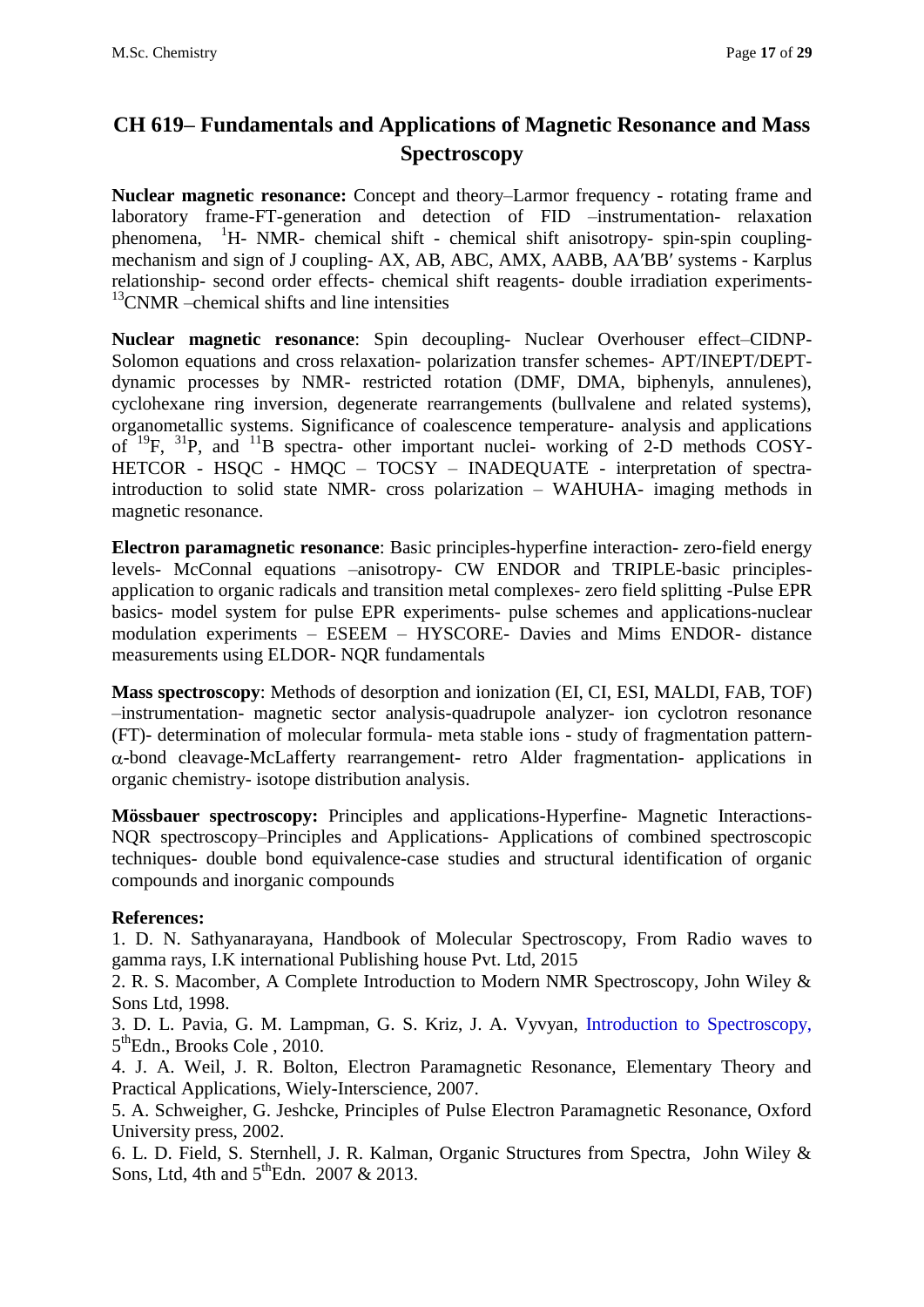7. M. Balci, Basic <sup>1</sup>H- and <sup>13</sup>C-NMR Spectroscopy, Elsevier, 2005.

8. J. H. Simpson, Organic Structure Determination using 2D-NMR Spectroscopy, Academic Press, 2008.

9. D. P. E. Dickson, F. J. Berry, Ed. Mossbauer Spectroscopy, Cambridge University Press, 1986.

10. M. H. Levitt, Spin Dynamics- Basics of Nuclear Magnetic Resonance, 2<sup>nd</sup>Edn, John Wiley and sons, 2008.

11. E. Breitmaier, Structure Elucidation by NMR in Organic Chemistry - A Practical Guide, 3<sup>rd</sup>Edn, John Wiley and Sons, 2002.

12. W. Hendreson, J. S. McIndoe, Mass Spectrometry of Inorganic, Coordination and Organometallic Compounds, John Wiley and Sons, 2005.

13. K. Nakamoto, Infrared and Raman Spectra of Inorganic and Coordination Compounds Part A &Part B,  $2<sup>nd</sup>$ Edn, Wiely, 2009.

## **CH 621-Inorganic and Organic Quantitative AnalysisLab**

#### **Inorganic quantitative analysis**

Analysis involving volumetric and gravimetric estimations of mixtures of cationsCu & Ni; Cu & Zn; Zn & Cu; Fe & Ni; Fe(II) & Fe(III)

#### **Organic quantitative analysis**

#### **(a) Estimations:**

Estimation of phenol, aniline, ascorbic acid.

Estimation of ketone by volumetric method &gravimetric method.

Estimation of lactose in milk.

Estimation of glucose by Fehling's method.

Estimation of glucose by Bertrand's method.

#### **(b) Analysis of oils:**

Determination of saponification value of an oil, Determination of acetyl value of an oil, Determination of iodine value of an oil, Determination of acid value of an oil.

#### **References:**

1. A. I. Vogel, Text Book of Quantitative Inorganic Analysis, 5<sup>th</sup>Edn, Longman, 1989

2. A. I. Vogel, 'Text book of Practical Organic Chemistry', 5<sup>th</sup>Edn. ELBS, London, 1989.

3. B. B. Dey and M. V. Sitharaman, 'Laboratory Manual of Organic Chemistry' Revised by T.R. Govindachari, Allied Publishers Ltd., New Delhi. 4<sup>th</sup> Revised Edn., 1992.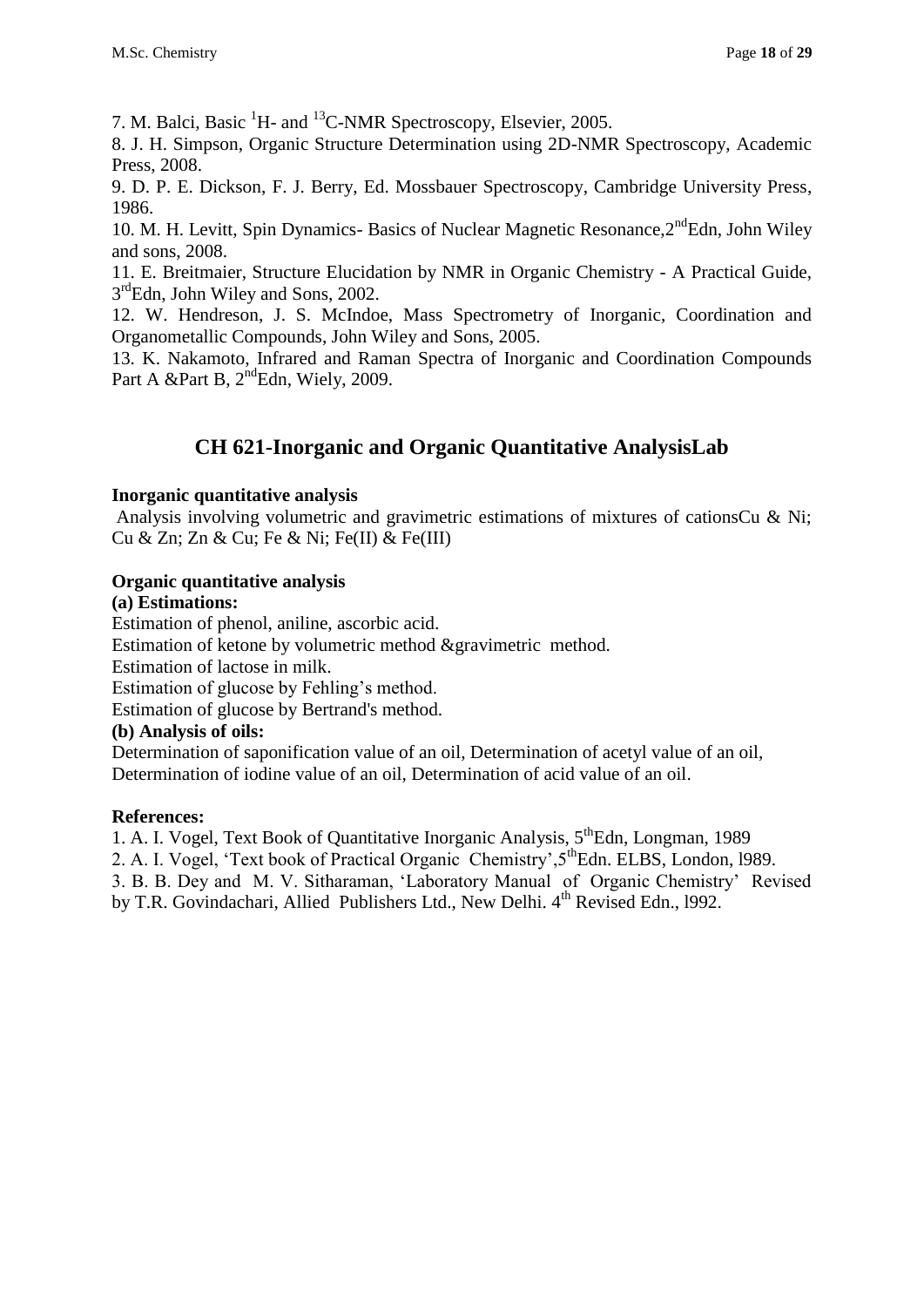## **CH 623 -Instrumental Methods and** Spectroscopy **Lab**

#### **Spectroscopy**

- 1. Fabry Perot Etalon- Spacing of Etalon-Finesse and free spectral range
- 2. Zeeman effect- Analysis of Plank's constant and Bohr magneton
- 3. Michelson'sinterferometer- Wavelength of laser, refractive index, magnetostrictive properties of ferromagnetic materials
- 4. Calculation of extinction coefficient
- 5. Diffraction gratings- Wavelength of light
- 6. Photoelectric effect- Planks constant- Work function of material
- 7. Fluorescence spectroscopy- Excitation and emission, Kashasrule
- 8. Absorption spectroscopy- Beers law –Deviations-Titrations
- 9. Polarization of light- Rayleigh scattering-Dichroism and birefringence

**References:** Manual provided by the department.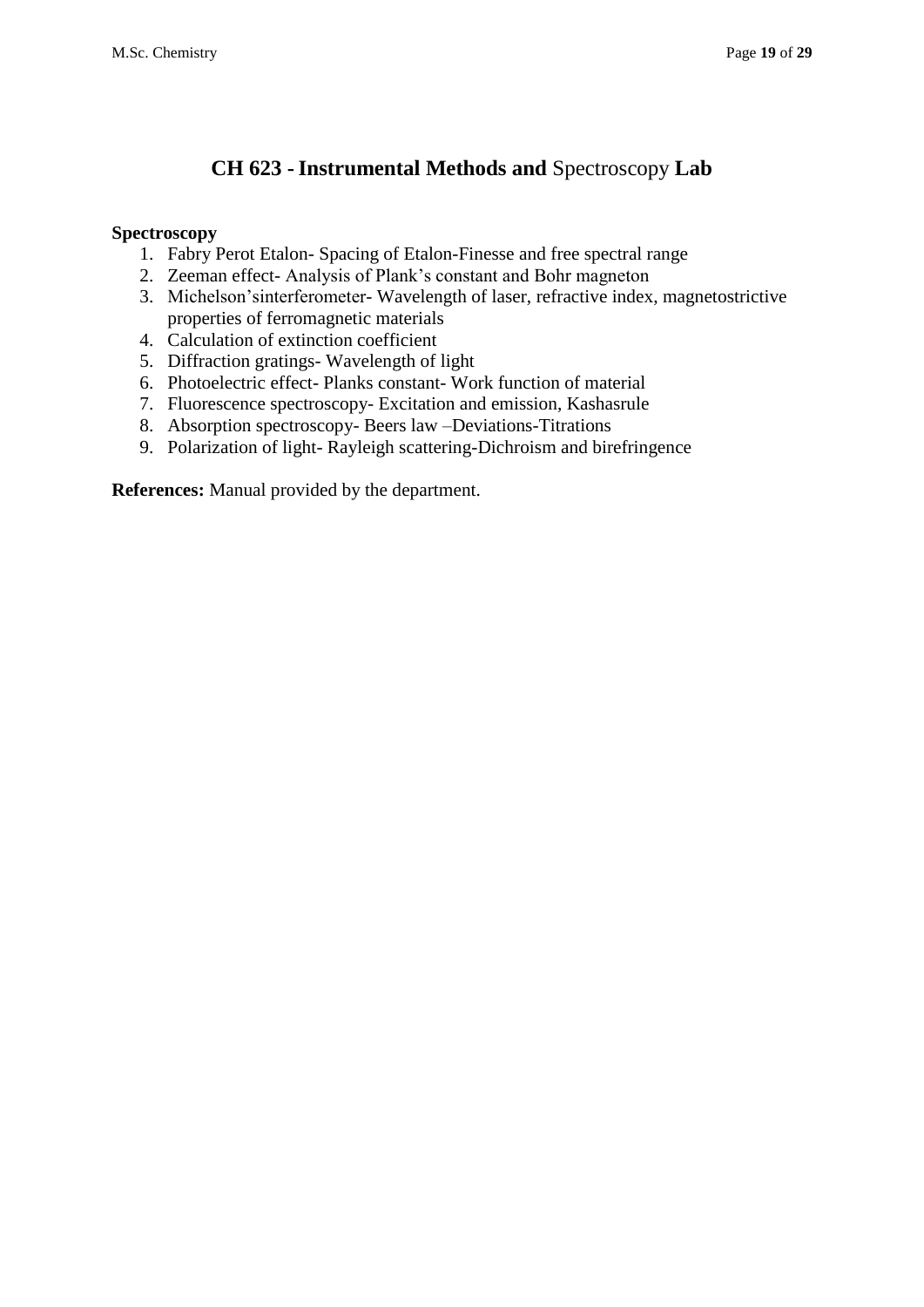## **CH 625 - Catalysis**

**Fundamentals:** Catalyst - activation energy concept - types of catalysis - comparison of homogeneous & heterogeneous catalysis - enzyme catalysis - green catalysis - nano catalysis - autocatalysis - phase transfer catalysis - promoters - poisons - examples.

**Homogeneous catalysis:** Noyori asymmetric hydrogenation -metal mediated C-C and C-X coupling reactions - Heck,Stille, Suzuki, Negishi and Sonogashira, Nozaki-Hiyama, Buchwald-Hartwig, Ullmann coupling reactions - directed orthometalation -metal (Rh, Ir) catalyzed C-H activation reactions and their synthetic utility -copper and rhodium based carbene and nitrene complexes -cyclopropanation - Rh catalyzed C-H insertion and aziridination reactions including asymmetric version -introduction to N-heterocyclic carbene metal complexes.

**Characterization of solid catalysts:** Surface area - structure - surface morphology - porosity - pore volume - diameter - particle size - X-ray diffraction - SEM, TEM, X-rayabsorption spectroscopy, XPS and Auger spectroscopy to surface studies - TPD, TPR foracidity and basicity of the catalysts - theories - boundary layer theory -Wolkenstein theory -Balanding's approach.

**Heterogeneous catalysis:**Adsorption isotherms - surface area - pore size and acid strength measurements -porous solids -catalysis by metals - semiconductors and solid acids -supported metal catalysts -catalyst preparation - deactivation and regeneration -model catalysts ammonia synthesis -hydrogenation of carbon monoxide -hydrocarbon conversion - selective catalytic reduction - polymerization.

**Photocatalysis:**Porphyrins -phthalocyanines and semiconductor as photo catalysts in photolysis reactions - generation of hydrogen by photo catalysts - photocatalytic break down of water andharnessing solar energy - photocatalytic degradation of dyes - environmental applications.

#### **References:**

1. P.H. Emmet, Catalysis (Vol I and II), Reinhold, New York, 1954.

2. M. Schlosser, Organometallics in Synthesis, A manual, John Wiley, New York, 1996.

3. L.S. Hegedus, Transition Metals in the Synthesis of Complex Organic Molecules, University Science, Book, CA, 1999.

4. D.K. Chakrabarty and B. Viswanathan, Heterogeneous Catalysis, New Age, 2008.

5. B. Viswanathan, S. Kannan, R.C. Deka, Catalysts and Surfaces: Characterization Techniques, Narosa, New Delhi, 2010.

6. [M. Kaneko,](http://www.amazon.com/s/ref=ntt_athr_dp_sr_1?_encoding=UTF8&field-author=Masao%20Kaneko&search-alias=books&sort=relevancerank) [I. Okura,](http://www.amazon.com/s/ref=ntt_athr_dp_sr_2?_encoding=UTF8&field-author=Ichiro%20Okura&search-alias=books&sort=relevancerank) Photocatalysis: Science and Technology, Springer, 2003.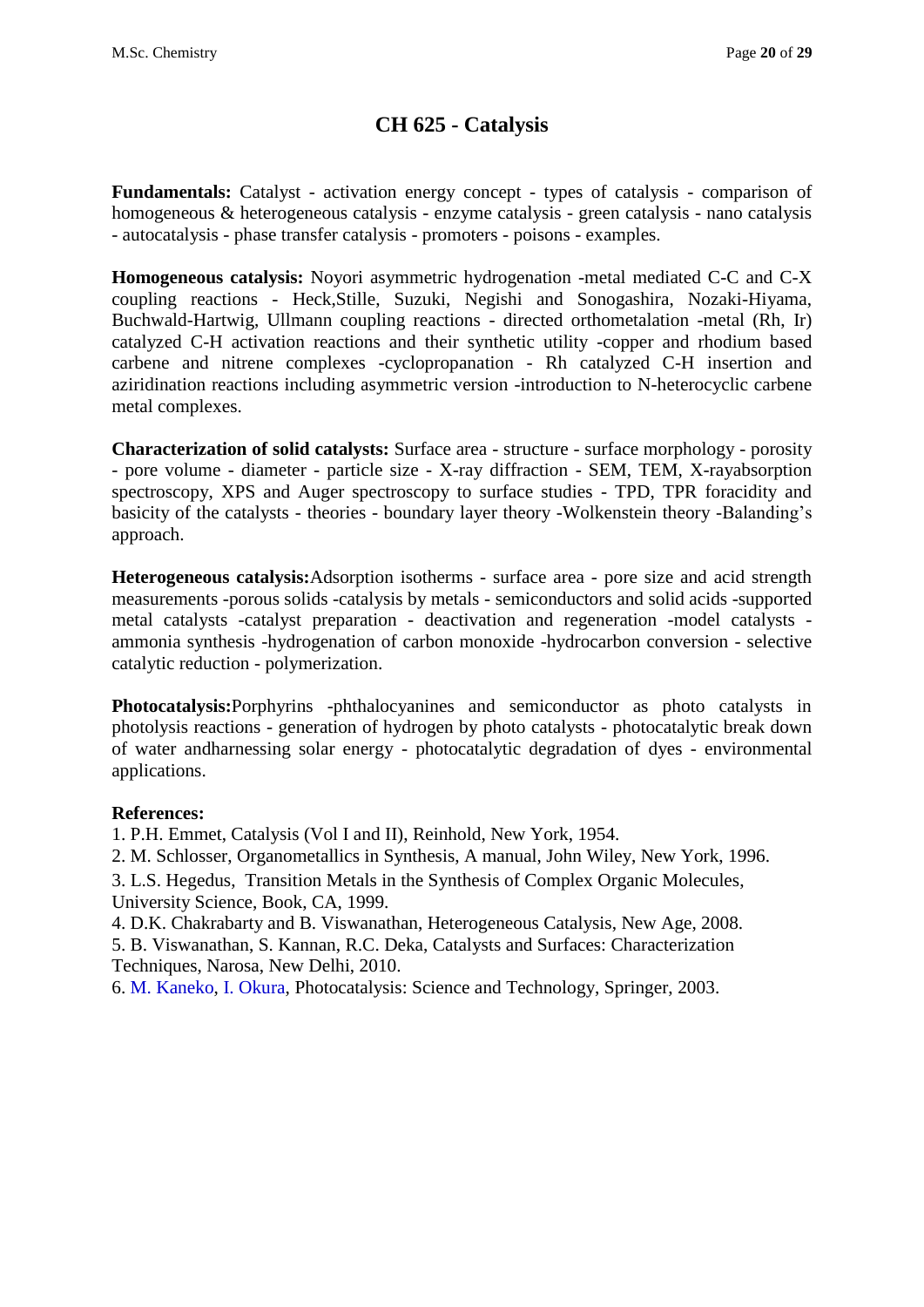### **CH 627- Environmental Chemistry**

**Scope:**Environmental pollution- structure of atmosphere- biogeological cycles -oxygen nitrogen – carbon – phosphorous –sulphur - biodistribution of elements- air pollutionsreactions in atmosphere- primary pollutants -air quality standards - analysis of CO, nitrogen oxides, sulphur oxides, hydrocarbons and particulate matter - particulate pollution - control methods –vechicularpollution- green houseeffect and global warming - climatic changes – ozone- photochemical smog-acid rain - sampling -monitoring – control.

**Hydrosphere:** Water pollution-hydrological cycle- chemical composition - sea water composition -water quality criteria for domestic and industrial uses - BIS and WHO standards - ground water pollution-surface water pollution- lake and river water- eutrophicationmarine pollution- water pollutants - biodegradability of detergents –pesticides- endosulfan and related case studies.

**Classification of industrial waste waters:** Principles of water and waste water treatment aerobic and anaerobic treatment -industrial waste water treatment -heavy metal pollution-hard water - softening - purification of water for drinking purposes - water treatment for industrial use - electrodialysis - reverse osmosis- other purification methods - chemical specification of elements.

Water analysis: Color - odour - conductivity - TDS - pH - acidity - alkalinity - chlorideresidual chlorine - hardness- trace metal analysis- elemental analysis -ammonia - nitrite nitrate - fluoride - sulphide - phosphate -phenols - surfactants - BOD - COD - DO - TOCnondispersive IR spectroscopy- anode stripping - ICP - AES - Chromatography-ion selective electrodes- neutron activation analysis.

**Soil pollution:** Soil humus - soil fertility- inorganic and organic components in soil -acid base and ion exchange reactions in soils -micro and macro nutrients -waste and pollutants in soil- introduction to geochemistry- solid waste management- treatment and recycling- soil analysis- radioactive pollution- disposal of radioactive waste.

#### **References:**

1. H. Kaur, Environmental Chemistry, 6<sup>th</sup>Edn, PragathiPrakashan, Meerut, 2011.

2.K.H.Mancy and W, J.Weber Jr. Wiley, Analysis of Industrial Waste Water, Interscience New York, 1971.

3. L.W. Moore and E. A. Moore, Environmental Chemistry,McGraw Hill Publication, New York, 2002.

- 4. S. M. Khopkar, Environmental Pollution Analysis, New Age International (P) Ltd, 1993.
- 5. Colid Baird. Environmental Chemistry, W. H. Freemand and Company, 1995.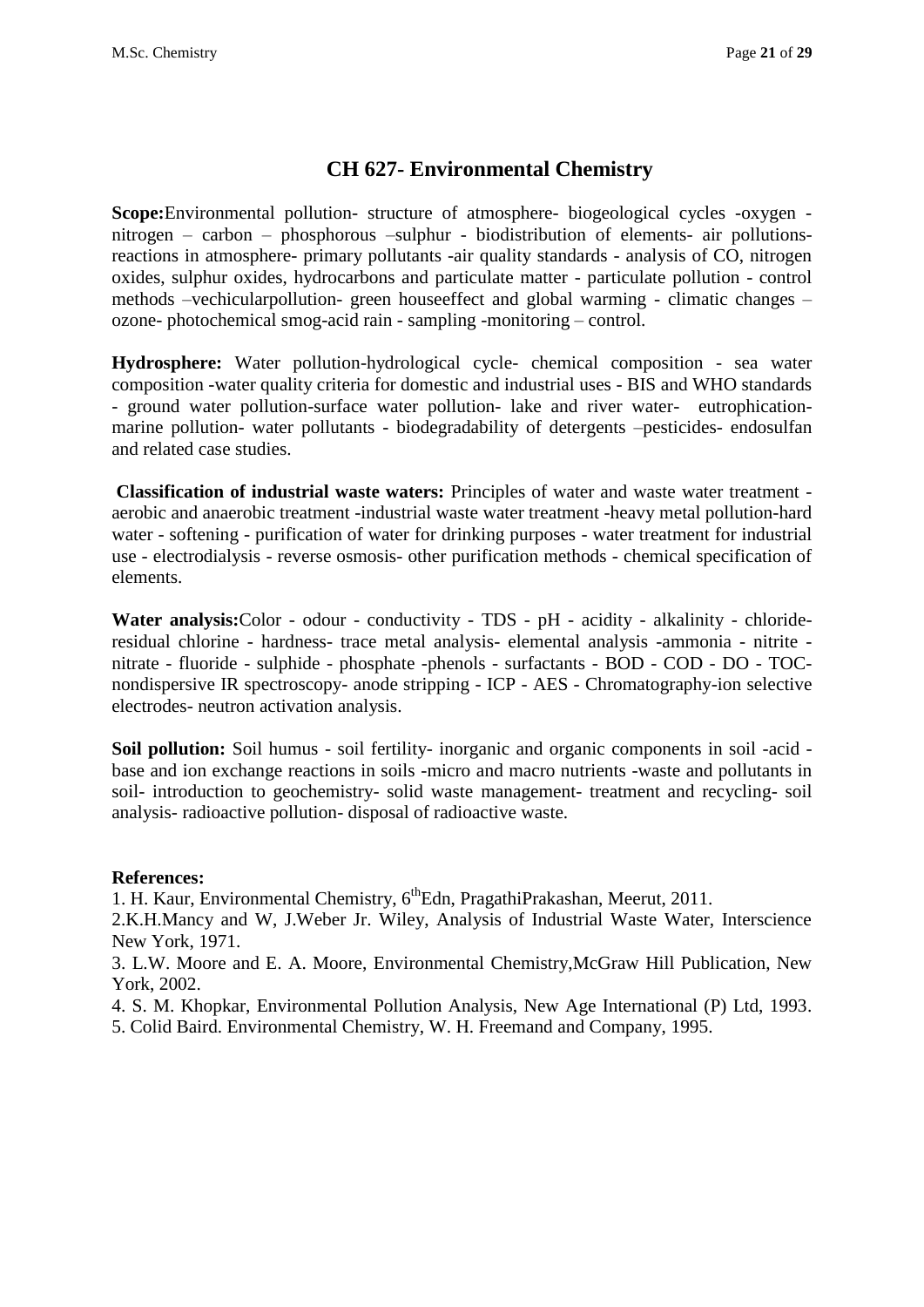## **CH 629-Inorganic Rings, Cages and Clusters**

**Main group clusters:** Geometric and electronic structure, three - four and higher connect clusters, the closo-, nido-, arachno- borane structural paradigm, Wade-Mingos and Jemmis electron counting rules, clusters with nuclearity 4-12 and beyond 12. Structure, synthesis and reactivity.

**Transition metal clusters:** Low nuclearity metal carbonyl clusters and 14n+2 rule, high nuclearity metal carbonyl clusters with internal atoms, structure,synthesis and reactivitycapping rules.

**Isolobalanalogy:**Heteronuclear clusters-carboranes and heteroboranes - metal clusters structural prediction of organometallic clusters-main group transition metal clusters: Isolobalanalogs of p-block and d-block clusters-interstitial systems-cubanes and zintl clusters.

**Inorganic homo- &heterocycles:**Synthesis, structure and reactivity- structural variety& properties of borazines and phosphazenes, borides, carbides, silicides, nitrides, phosphides, oxides and sulphides of transition elements, multiple bonds and cluster variety of transition metals.

**Inorganic rings and polymers:**Definition, variety and merits, P,Si, S, N, & O based polymers,poly-phosphazenes, poly-thiazenes, poly-siloxanes and poly-silanes.

#### **References:**

1. D. M. P. Mingos and D. J. Wales, Introduction to Cluster Chemistry, Prentice Hall, 1990.

2. N. N. Greenwood and E. A. Earnshaw, Chemistry of Elements, Pergaman Press, 1984. 3. I. Haiduc& D. B. Sowerby (Eds.), Inorganic Homo-and Heterocycles Vols. 1 & 2,

Academic Press, 1987.

4. J. E. Mark, R. West & H. R. Allcock, Inorganic Polymers, Academic Press, 1992.

5. T. P. Fehlner, J. F. Halet and J-Y. Saillard, Molecular Clusters: A Bridge to Solid-State Chemistry, Cambridge University Press, 2007.

6. P. Braunstein, L. A. Oro, P. R. Raithby, Ed. Metal Clusters in Chemistry, John Wiley and sons, 1999.

7. T. Chivers, I. Manners, Inorganic Rings and Polymers of the p-Block Elements, from Fundamentals to Applications,RSC Publishing, 2009.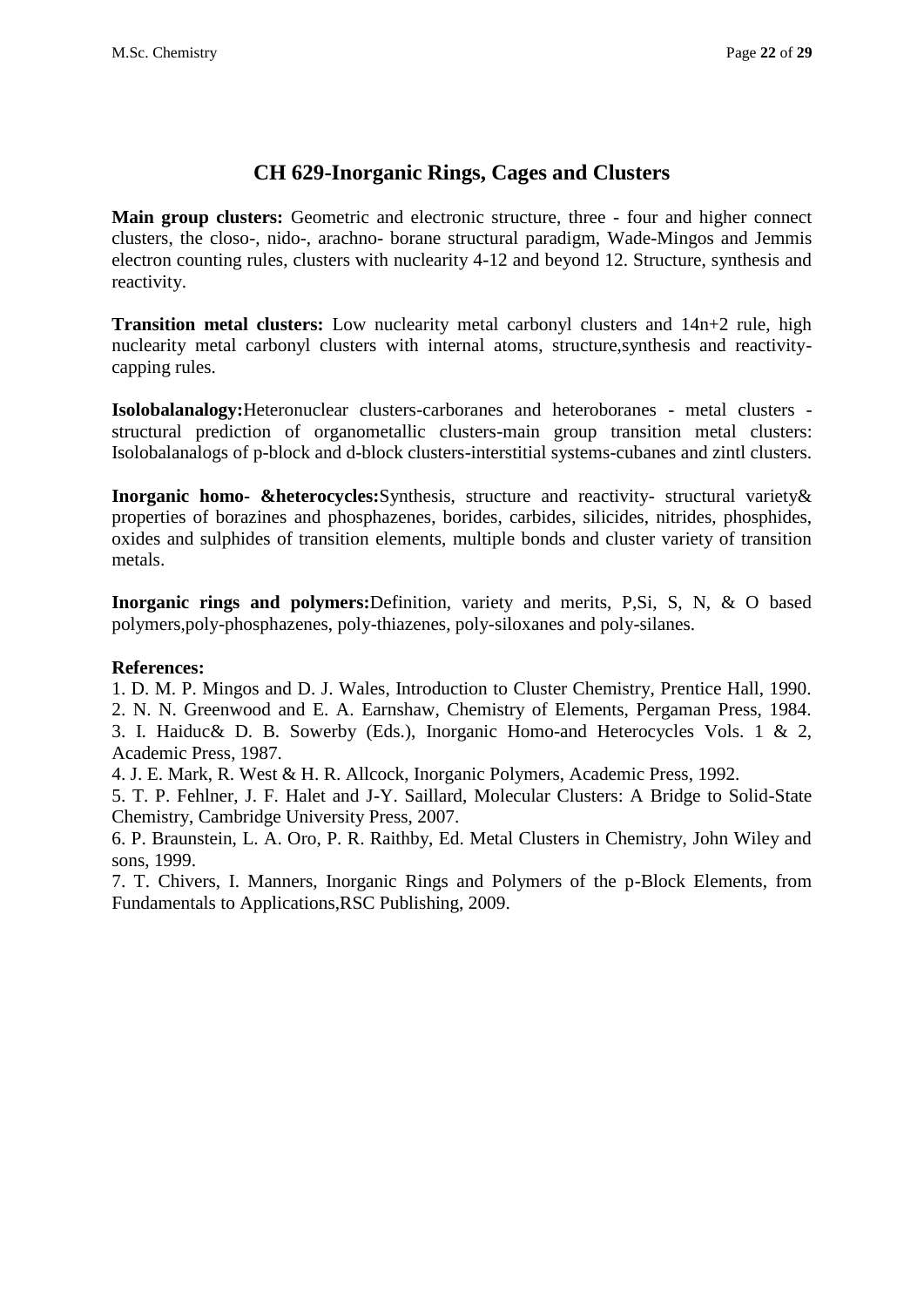## **CH 631- Medicinal Chemistry**

**Introduction:** History of medicinal chemistry, general mechanism of drug action on lipids, carbohydrates, proteins and nuleic acids, drug metabolism and inactivation, receptor structure and sites, drug discovery development, design and delivery systems, gene therapy and drug resistance.

**Classification:**Drugs based on structure or pharmacological basis with examples,synthesis of important drugssuch as  $\alpha$  - methyl dopa, chloramphenicol, griseofulvin, cephelosphorins and nystatin. Molecular modelling, conformational analysis, qualitative and quantitative structure activity relationships.

**General introduction to antibiotics:**Mechanism of action of lactam antibiotics and non lactam anti biotics, antiviral agents, chemistry, stereochemistry, biosynthesis and degradation of penicillins - An account of semisynthetic penicillins - acid resistant, penicillinase resistant and broad spectrum semisynthetic penicillins.

**Elucidation of enzyme structure:**Mechanism, kinetic, spectroscopic, isotopic and stereochemical studies. Chemical models and mimics for enzymes, design, synthesis and evaluation of enzyme inhibitors.

**Interactions:** DNA-protein interaction and DNA-drug interaction.Introduction to rational approach to drug design, physical and chemical factors associated with biological activities, mechanism of drug action.

#### **References:**

1. I. Wilson, Giswald and F. Doerge, Text Book of Organic Medicinal and Pharmaceutical Chemistry, J.B. Lippincott Company, Philadelphia, 1971.

2. A. Burger, Medicinal Chemistry, Wiley Interscience, New York, Vol. I and II, 1970.

3. Bentley and Driver's Text Book of Pharmaceutical Chemistry revised by L.M. Artherden, Oxford University Press, London, 1977.

4. A. Gringauz, Introduction to Medicinal Chemistry, How Drugs Act and Why?, John Wiley and Sons, 1997.

5.G. L. Patrick, Introduction to Medicinal Chemistry, Oxford Univeristy Press, 2001.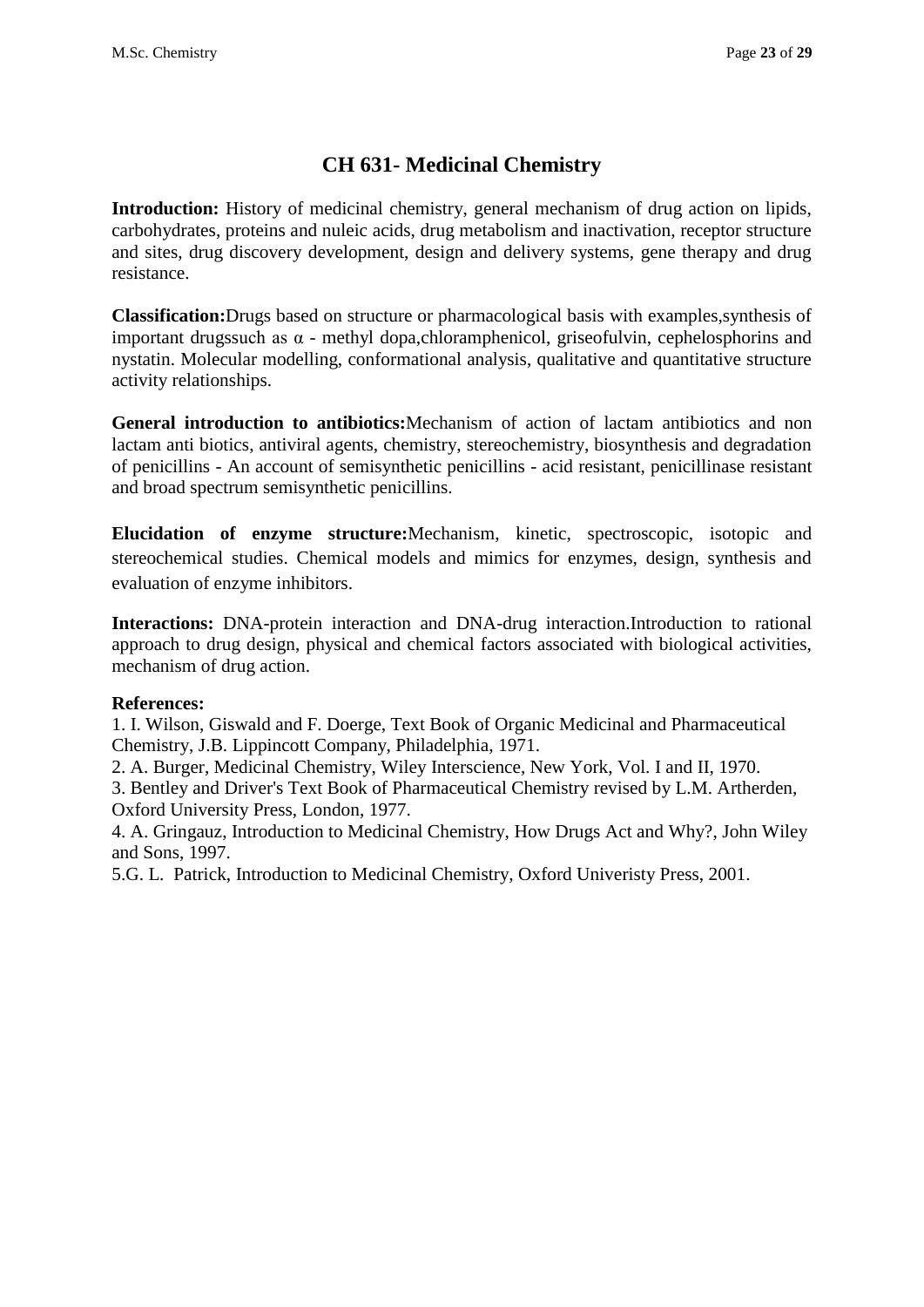### **CH 633- Nano Science and Technology**

**Introduction to nanoscience and nanotechnology:**Underlying physical principles of nanotechnology:*Nanostructured Materials: Size is Everything. -* fundamental physicochemical principles - size dependence of the properties of nanostructured matter quantum confinement, single electron charging, the central importance of nanoscale morphology.Societal aspects of nanotechnology: Health, environment, hype and reality.

The advent of the nanomaterial.Top down and bottom up approaches to building materials. Properties of nanomaterials such as nanoparticles, carbon nanotubes. Overview of selfassembly.Inert gas condensation, arc discharge, RFplasma,plasma arc technique, ion sputtering, laser ablation, laser pyrolysis, ball milling, molecular beamepitaxy, chemical vapour deposition method and electro deposition.

**The basic tools of nanotechnology:**Scanning electron microscopy (SEM), TEM and EDAX analysis and X-ray diffraction, A brief historical overview of atomic force microscopy (AFM) and an introduction to its basic principles& applications. Optical microscope and their description, operational principle and application for analysis of nanomaterials, UV-Vis-IR spectrophotometers, Principle of operation and application for band gap measurement.

**Metal nanoparticles:** Size control of metal nanoparticles and their characterization,study of theirproperties,optical, electronic, magnetic. Surface plasmon band and its applications,role in catalysis, alloynanoparticles, stabilization in sol, glass, and other media, change of bandgap, blueshift, colour changein sol, glass, and composites, plasmonresonance.

**Carbon nanostructures:** Introduction. Fullerenes, C60, C80 and C240 nanostructures. Properties&applications (mechanical, optical and electrical).Functionalization of carbon nanotubes,reactivity of carbon nanotubes. Nanosensors: Temperature sensors, smoke sensors, sensors for aerospace and defence.Accelerometer, pressure sensor, night vision system, nano tweezers, nano-cutting tools, integration ofsensor with actuators and electronic circuitry biosensors.

- 1. T. Pradeep, Nano: The Essentials, Tata McGraw-Hill, New Delhi, 2007.
- 2. G. Cao, Nanostructures and Nanomaterials Synthesis, Properties and Applications, Imperial College Press, London, 2004, chapters 3, 4 and 5.
- 3. C. N. R.Rao, A. Muller and A. K. Cheetham, The Chemistry of Nanomaterials, Volume 1, Wiley –VCH Verlag GmbH & Co. KgaA, Weinheim, 2004, Chapter 4.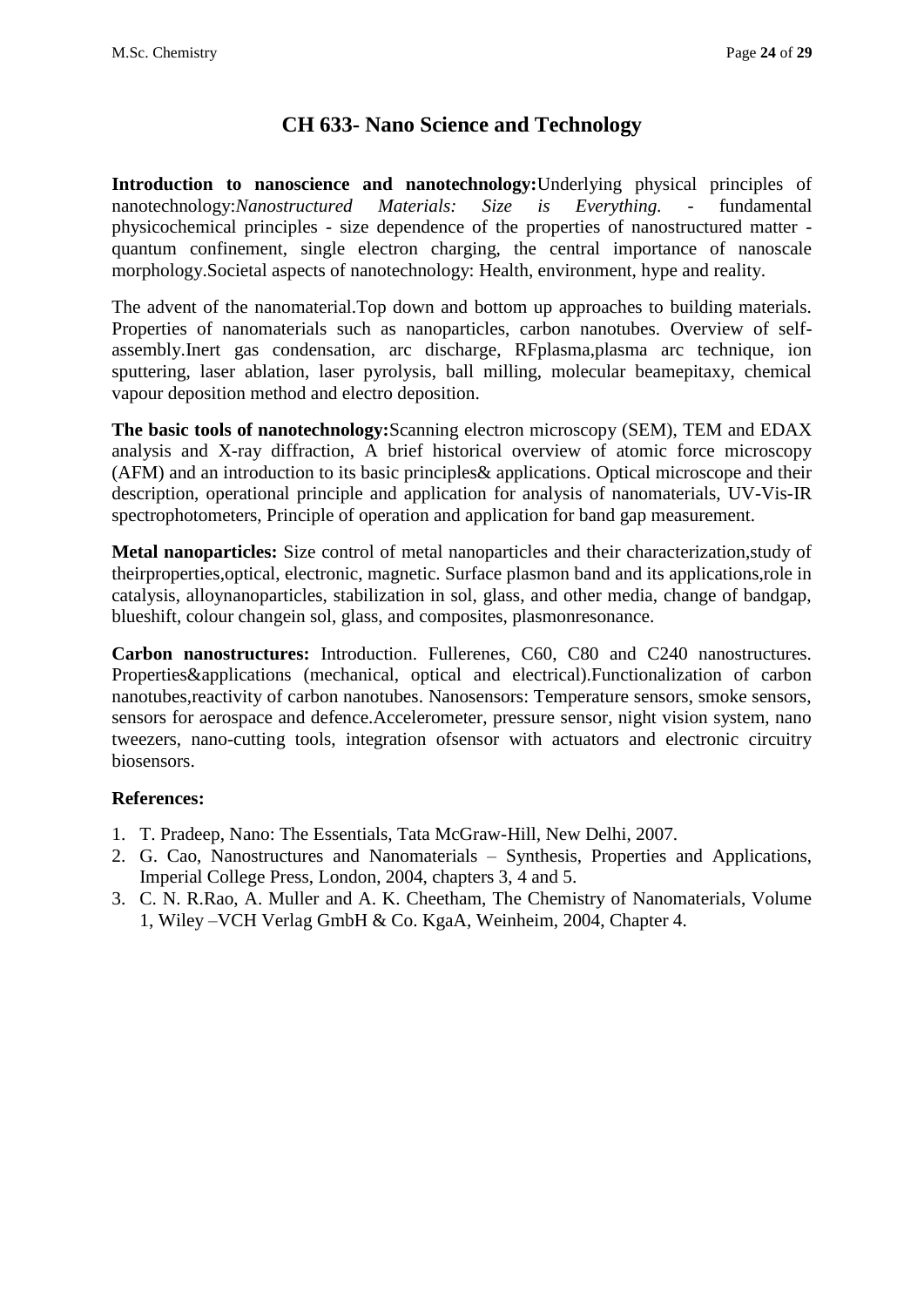## **CH 635 - Nuclear Chemistry**

**Discovery:** Types of decay- decay kinetics: decay constant, half-life period, mean life parentdaughter decay-growth relationships- secular and transient equilibrium- units of radioactivityalpha, beta and gamma decay: Theory of decay, energies and properties-artificial radioactivity- detectors: Ionization chamber, electron pulse counters, scintillation detectors, semiconductor, detectors, thermo luminescence detectors and neutron detectors.

**Types of nuclear reactions:**Bethe notation, the compound nucleus theory- reaction cross – section- transmutation reactions, elastic and inelastic scattering, spallation, fragmentation, stripping and pick-up, fission, fusion, photonuclear reactions, thermonuclear reactions.

The fission energy -reproduction factor - classification of reactors- based on moderators, coolent, phase of fuel and generation - principle of thermal nuclear reactors. The four factor formula - reactor power -critical size of a thermal reactor -excess reactivity and control breeder reactor - reprocessing of spent fuels - nuclear waste management -safety culture active and passive safety, containment building, nuclear criticality safety, ionizing radiation protection - enforcement agencies.

**Radiation chemistry**: Passage of radiation through matter -units for measuring radiation absorption -radiation dosimetry-radiolysis of water -free radicals in water radiolysis chemical dosimetry: Radiolysis of Fricke dosimeter solution -radiation-induced colorcenters in crystals - Effects of radiation with matter: Radiolysis of inorganic gases, organic gases, organic compounds, solids, and polymers- Annealing of radiation damage.

**Application of radioisotopes:**Probing by isotopes, reactions involved in the preparation of radioisotopes, the Szilard-Chalmer'sreaction -radiochemical principles in the use of tracers applications of radioisotopes as tracers- chemical investigations, analytical applications, agricultural and industrial applications - neutron activation analysis -carbon and rock dating use of nuclear reactions- radioisotopes as source of electricity -nuclear medicines.

- 1. W. Loveland, D. Morrissey, G. Seaborg. Modern Nuclear Chemistry, Wiley-Interscience, Hoboken, NJ, 2006.
- 2. Arnikar, H. J., Essentials of Nuclear Chemistry, 4<sup>th</sup>Edn., New Age International Publishers Ltd., New Delhi, 1995.
- 3. K. H. Lieser, Nuclear and Radiochemistry,  $2<sup>nd</sup>$  revised ed., Wiley-VCH, Berlin, 2001.
- 4. G. Choppin, J. O Liljenzin and J. Rydberg. Radiochemistry and Nuclear Chemistry. 3<sup>rd</sup> ed. Butterworth-Heinemann, Oxford, 2002.
- 5. G Friedlander, GW Kennedy, ES Macias and JM Miller. Nuclear and Radiochemistry. 3<sup>rd</sup> ed., John Wiley & Sons, New York, 1981.
- 6. S. Glasstone, Source Book on Atomic Energy, Krieger Pub Co, 3rd Edn, 1979.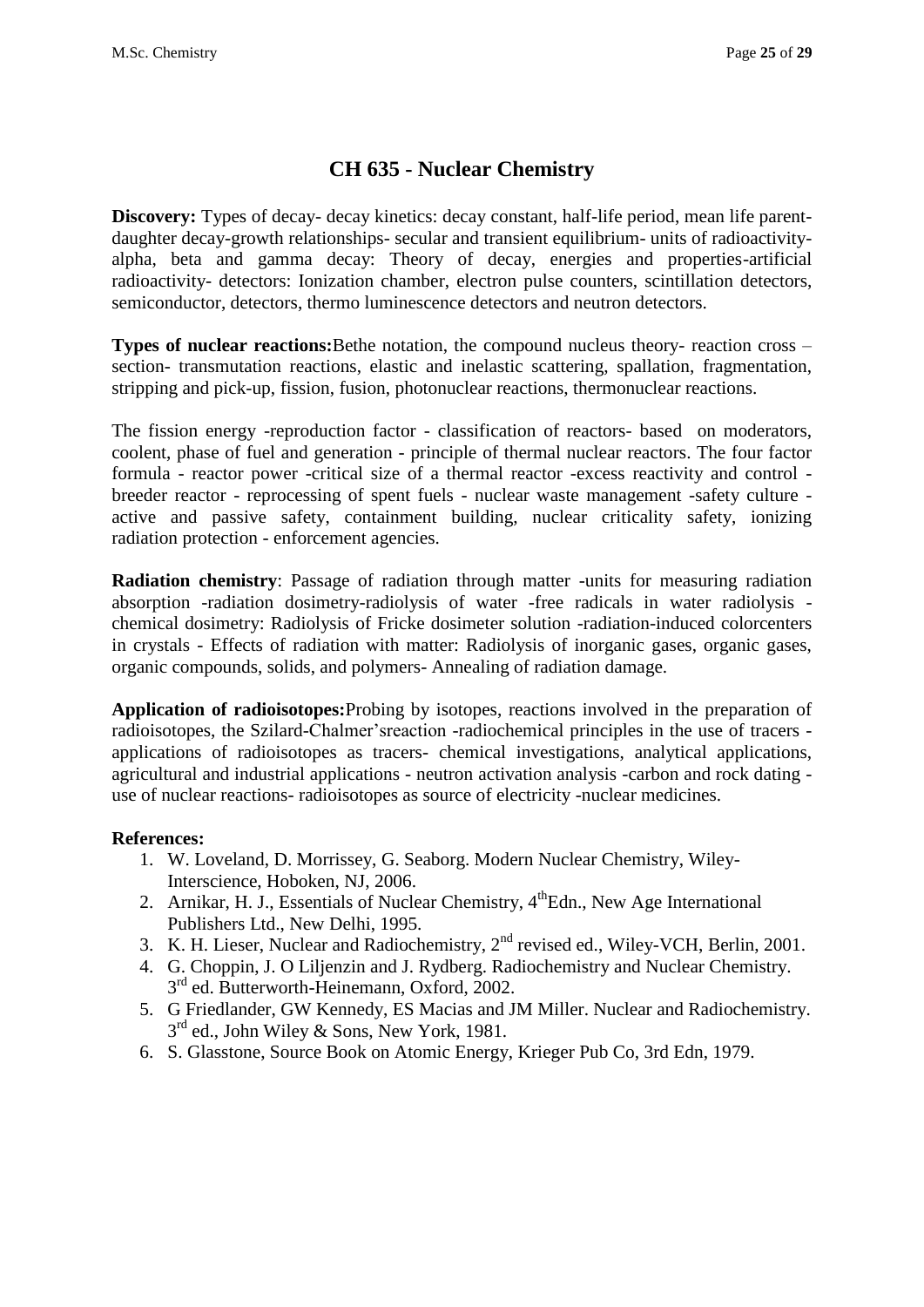### **CH616- ComputationalMethods in Chemistry**

### **(Theory–2 credits + Lab–1 credit)**

C - Syntax: Character set-constants and variables, data types and sizes, declarations, operators - expressions -conditional expressions, precedence and order of evaluation, statements and blocks, if-else, if-else-if and switch statements, while, for and Do - while loops, break and continue statements, Goto and labels, basics of functions and types, header files, recursion,arrays – 1D and 2D, file handling concepts.

Kinetics -solving rate equations, thermodynamics -heats of reactions, heat capacity, entropy, spectroscopy-moment of inertia, wave numbers of stokes and anti-stokes Raman lines, masses of isotopes from rotational and vibrational spectroscopic data - Group theory -Huckel MO calculations of delocalisation energy, hybridisation schemes and symmetries of vibrations in non - linear molecules. Crystallography - d spacings for an orthorhombic crystal, Fourier synthesis of electron density using structure factor, axial angles of a triclinic crystal.

Solving polynomial equations - Newton -Raphson method, solutions of simultaneous equations - Gauss elimination, Jacobi iteration and matrix diagonalisation, numerical differentiation and integration - Simpson's rule, trapezoidal rule- determination of entropy, solution of differential equations -Runge-Kutta method- theory and application to thermodynamics, linear and non-linear curve fitting.

Force field methods-force field energy and parameterization, electronic structure methods-SCF techniques, semi-empirical methods, basis sets and their classification, density functional theory and methods.

Geometry convergence, energy convergence, dipole moment convergence, vibrational frequencies convergence, bond dissociation curve, angle bending curve, transition state modeling using Chemoffice and Gaussian software- demo on docking software.

#### **Computational Chemistry Lab. Experiments**

- 1. Curve fitting for Beer Lamberts law
- 2. Normalized radial wave function for 1s atomic orbital of hydrogen atom
- 3. Radial distribution function for 1s atomic orbital
- 4. Simulation of potentiometric titration plots
- 5. Computation of energy gap based on particle in 1D models, plot of its wave function and probability density
- 6. Single point energy of water comparison based on equipartition principle and quantum principles
- 7. Single point energy of formaldehyde, visualization of molecular orbitals
- 8. Evaluation of NMR properties of butane, trans 2-butene and 2-butyne
- 9. Geometry optimization of ethylene and comparison with fluoro ethylene
- 10. Geometry optimization and MO energy of ethylene, butadiene and hexatriene, crotonaldehyde - types of electronic transitions, transition dipole evaluation

#### **References:**

1. C. Balagurusamy, Programming in C, Tata McGraw Hill, 1997.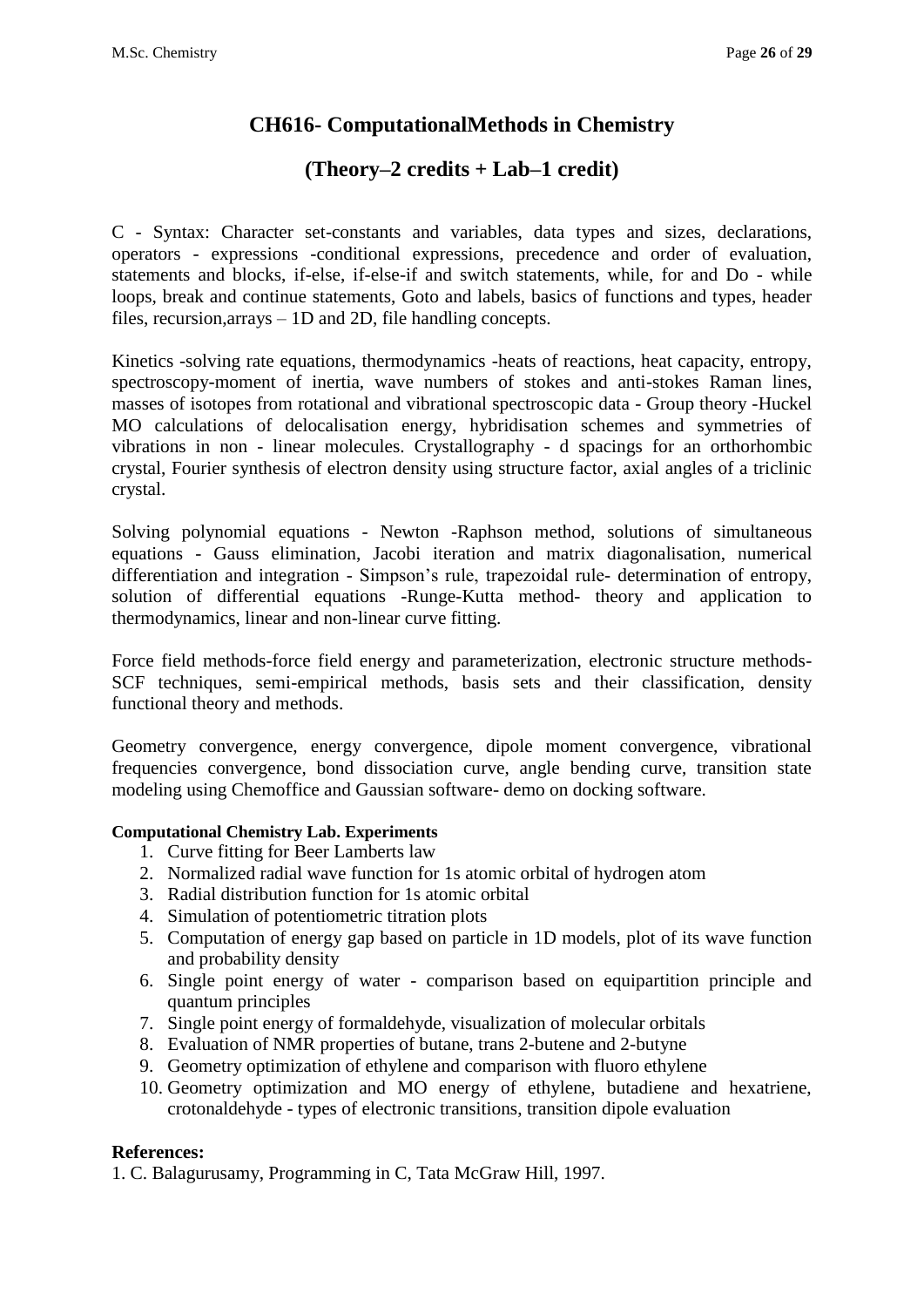2. K. V. Raman, Computers in Chemistry, Tata McGraw Hill, 1993.

3. F. Jensen, Introduction to Computational Chemistry, John Wiley & Sons, 2003.

4. M. K. Jain,Numerical Methods for Scientific and Engineering Computation, Wiley Eastern Ltd, 1995.

5. User manuals of Gaussian09, ChemOffice Ultra and Gauss View.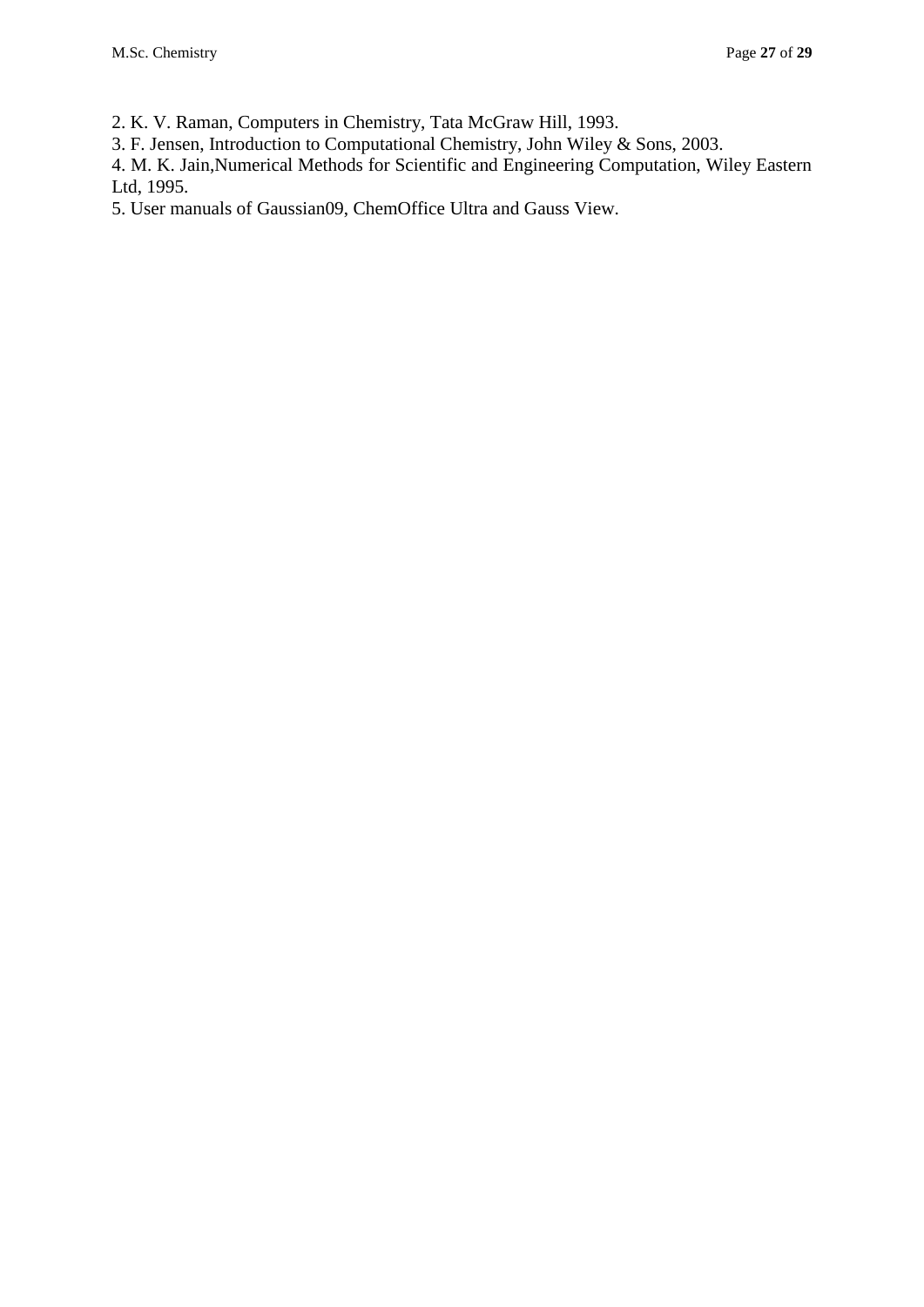## **CH 618- Natural Products Chemistry**

**Classification of natural products**: Chemical structure, classification, structure elucidation based on degradative reactions- Isolation and structural elucidation of selected alkaloids and terpenes- quinine, morphine, and reserpine, citral,juvabione and logiofolene -Insect pheromones

**Aminoacids:** Synthesis of amino acids-reactions - properties- Amino Acids in Nature:  $\beta$ -Amino Acids and their Metabolites in Nature –Structure of proteins- Peptides,

**Steroids**– classification- Synthesis and structure elucidation of cholesterol, conversion of cholesterol to progesterone- androsterone and testosterone-cortisone- Vitamin D - Nucleic Acids- structure of nucleosides and nucleotides-RNA and DNA, Watsons and Crick model-DNA-drug interaction

**Carbohydrates**: Determination of configuration- Hudsons rules-Structure of sugarstransformation of sugars, Preparation of alditols, glycosides, deoxysugars. Synthesis of vitamin C from glucose.

**Heterocycles**: Synthesis, Properties and uses of Five membered heterocyclic ring systems with one or two hetero atoms-Furan, pyrrole, thiophene and thiazole: six membered heterocyclic ring system-Pyridine. Fused heterocyclic ring systems- Indole, quinoline. Biologically important heterocycles: Pyrimidines and purines.

- 1. I. L. Finar, Organic Chemistry Vol. I & Vol. II- Pearson Education, 6<sup>th</sup>edn.
- 2. F. A. Carey and R. J. Sundberg, (Eds) 3<sup>rd</sup> Edition, Part B. Plenum/Rosetta, 1990.
- 3. I. Fleming, Selected Organic Synthesis, John Wiley and sons, 1982.
- 4. Atta-ur-Rahman, Studies in Natural Products Chemistry, Vol.1 and 2, Elsevier, 1988.
- 5. R. Krishnaswamy, Chemistry of Natural Products; A Unified Approach, Universities Press.
- 6. R. J. Simmonds: Chemistry of Biomolecules: An Introduction, RSC.